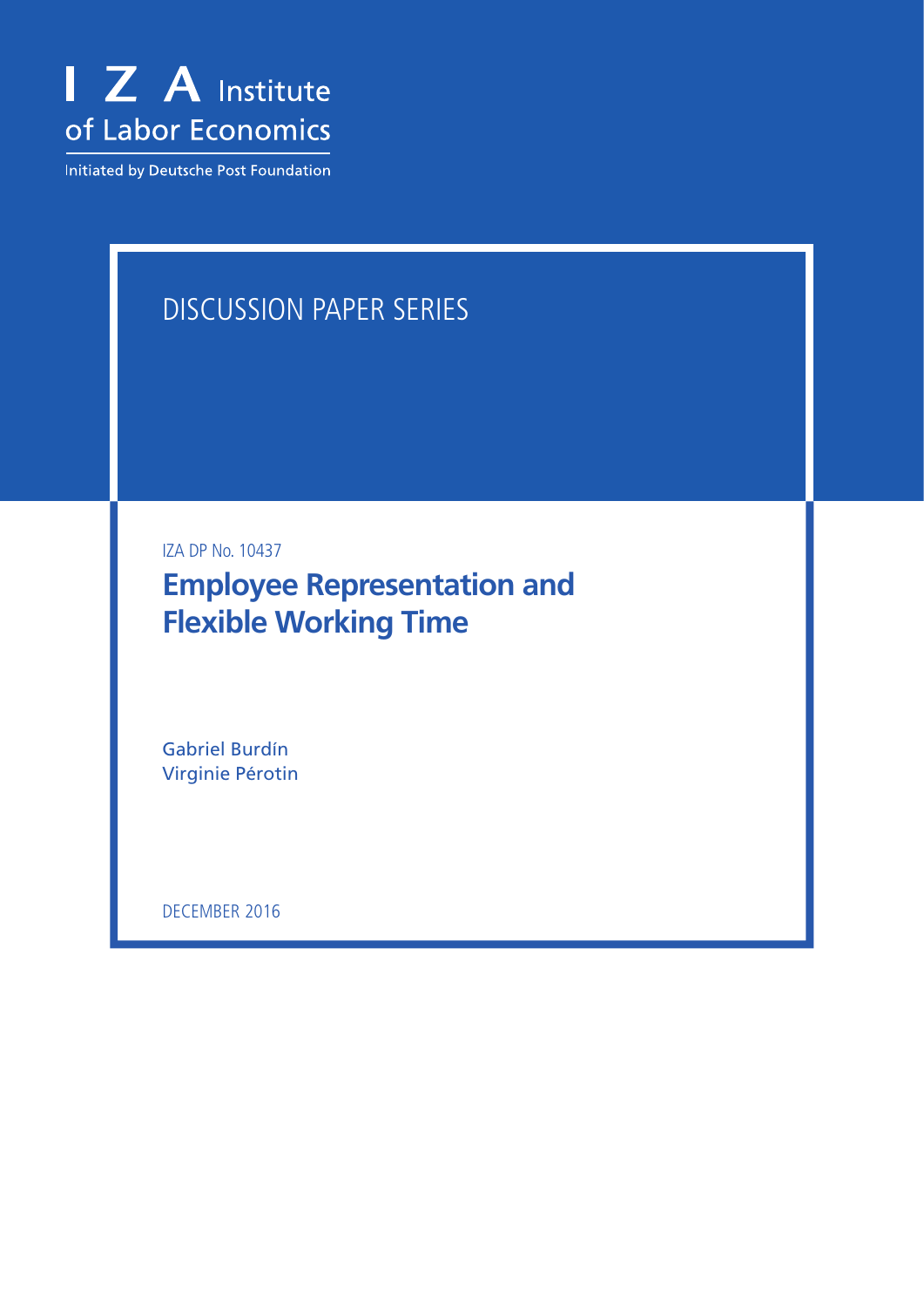

Initiated by Deutsche Post Foundation

# Discussion Paper Series

IZA DP No. 10437

# **Employee Representation and Flexible Working Time**

**Gabriel Burdín** *University of Leeds and IZA*

**Virginie Pérotin** *University of Leeds*

December 2016

Any opinions expressed in this paper are those of the author(s) and not those of IZA. Research published in this series may include views on policy, but IZA takes no institutional policy positions. The IZA research network is committed to the IZA Guiding Principles of Research Integrity.

The IZA Institute of Labor Economics is an independent economic research institute that conducts research in labor economics and offers evidence-based policy advice on labor market issues. Supported by the Deutsche Post Foundation, IZA runs the world's largest network of economists, whose research aims to provide answers to the global labor market challenges of our time. Our key objective is to build bridges between academic research, policymakers and society.

IZA Discussion Papers often represent preliminary work and are circulated to encourage discussion. Citation of such a paper should account for its provisional character. A revised version may be available directly from the author.

| IZA – Institute of Labor Economics                 |                                                      |             |  |  |  |  |  |
|----------------------------------------------------|------------------------------------------------------|-------------|--|--|--|--|--|
| Schaumburg-Lippe-Straße 5-9<br>53113 Bonn, Germany | Phone: +49-228-3894-0<br>Email: publications@iza.org | www.iza.org |  |  |  |  |  |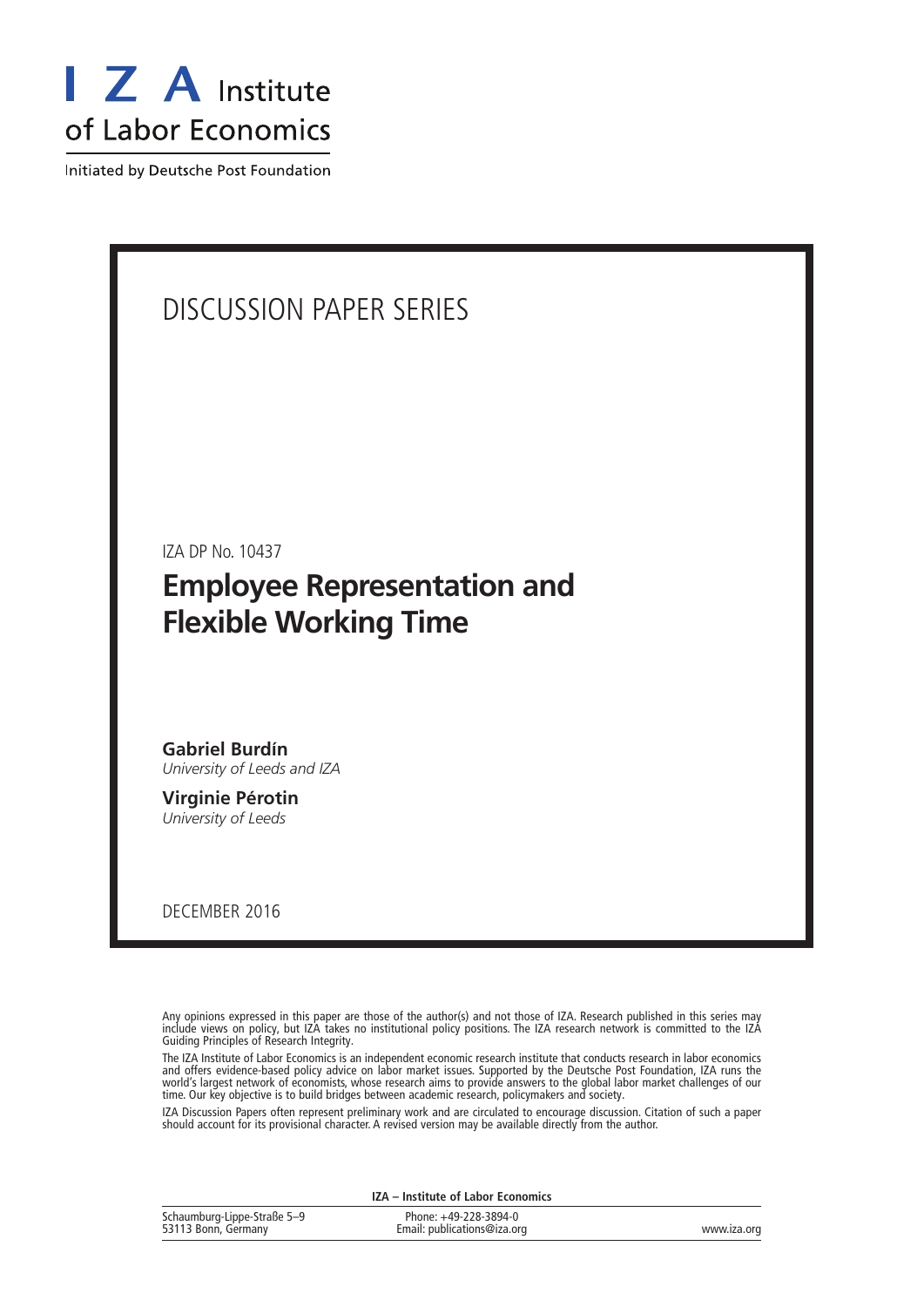# **ABSTRACT**

# **Employee Representation and Flexible Working Time1**

This paper provides evidence on the effect of employee representation on working time flexibility in private-sector European establishments. A 2002 European Union directive granted information, consultation and representation rights to employees on a range of key business, employment and work organization issues beyond a certain firm size. We exploit the quasi-experimental variation in employee representation introduced by the implementation of the Directive in four countries (Cyprus, Ireland, Poland and the UK) with no previous legislation on the subject. The empirical analysis is based on repeated crosssection establishment-level data from the last three rounds of the European Company Survey. Difference-in-difference estimates suggest that the Directive had a positive and significant effect on both employee representation and the utilisation of flexible workingtime arrangements for eligible establishments. The greater use of flexible working-time schemes is driven by establishments in which no local wage-negotiations take place and those with a high proportion of female workers. Our results are consistent with the idea that employee representation provides an endogenous rule-enforcement mechanism in secondbest scenarios in which incomplete contracting problems are pervasive and third-party arbitration is unfeasible. Quite paradoxically, the relaxation of shareholders' property rights and the limits imposed on managerial discretion as a result of the operation of employee representation seem necessary to achieve certain valuable forms of organizational flexibility in market economies.

**JEL Classification:** employment, flexible working time, employee representation **Keywords:** D23, J22, J50

### **Corresponding author:**

Gabriel Burdín Leeds University Business School The University of Leeds Maurice Keyworth Building Leeds, LS2 9JT United Kingdom Email: g.burdin@leeds.ac.uk

<sup>1</sup> We would like to thank Marcelo Bérgolo, Matias Brum, Rodrigo Gorga, Aleksandra Gregorič, Nan Jia, Takao Kato, Fabio Landini, Tiziano Razzolini, and Martyn Schmidt, for helpful comments on an earlier paper. We are also grateful to seminar and conference participants at Copenhagen Business School, University of Siena; IAFEP, Copenhagen; SIOE, Paris and EACES, University of Regensburg. Manuel Linsenmeier provided excellent research assistance in preparing the maps presented in the paper. The European Company Survey is carried out by the European Foundation for the Improvement of Living and Working Conditions (EUROFOUND). The data were supplied by the UK Data Archive. This paper is part of a broader project funded by the European Union's Seventh Framework Programme for Research, Technological Development and Demonstration under grant agreement No [623963].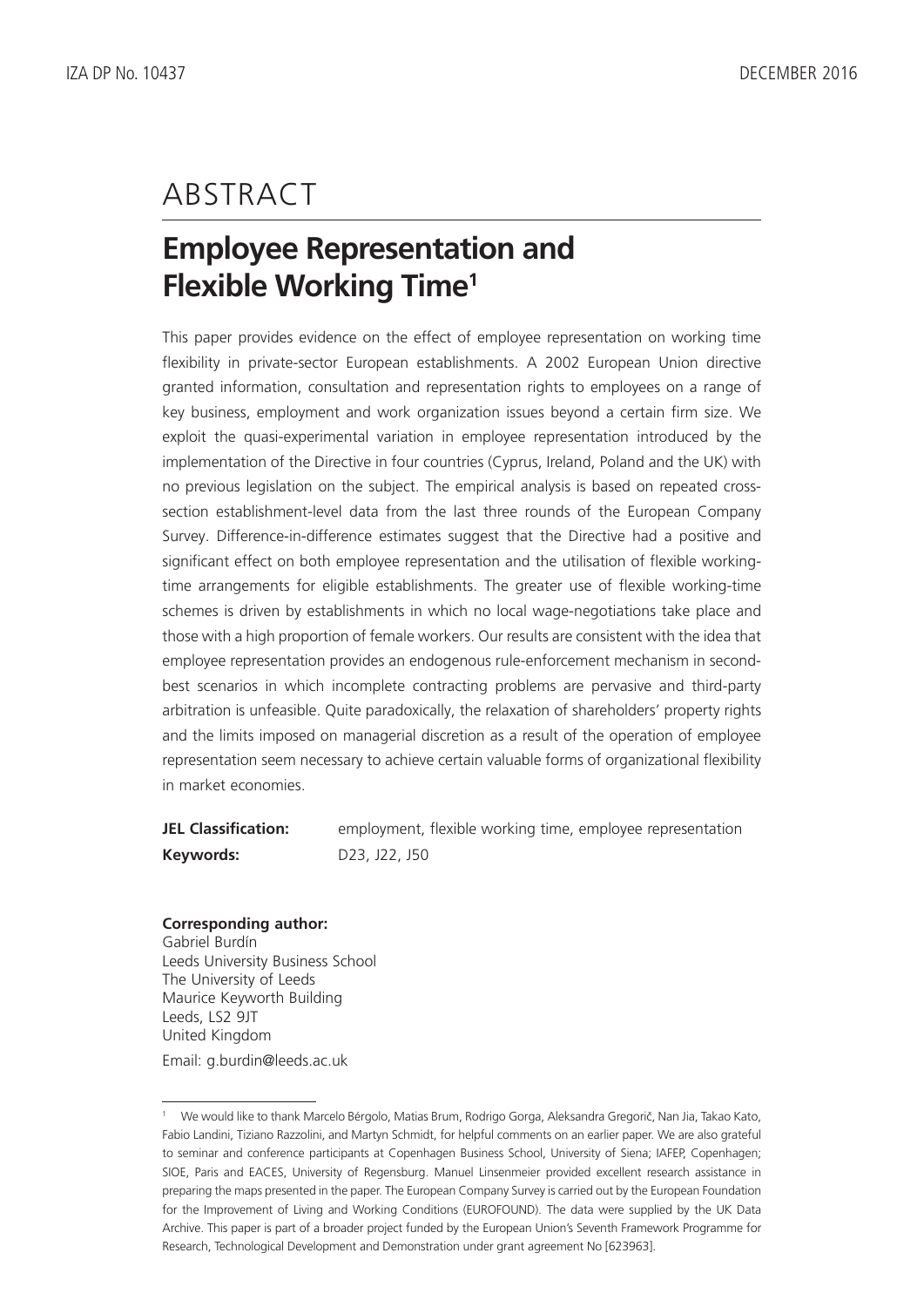### **I. INTRODUCTION**

The ability of organizations to adapt rapidly to a changing environment is a critical success factor in competitive markets (see for instance, Stigler, 1939; Hannan and Freeman, 1984; Volberda, 1996). More precisely, an apparent lack of microeconomic flexibility has been a pressing concern for European countries, particularly in the recent recessionary context. European labour market institutions are often in the dock as many blame them for restricting the ability of firms, and of the economy, to respond to shocks smoothly. Recent survey evidence shows that the bulk of firms' adjustments to cope with shocks has primarily rested on employment rather than along other margins, such as wages and hours (Bertola, et al, 2012; Fabiani et al, 2015). While wage-setting institutions have captured most of the attention in this debate, the role of shop-floor employee representation has been largely overlooked. Yet employee representation at the workplace level may allow more efficient contractual arrangements by allowing firm adjustments to take into account employee preferences over hours, wage and employment trade-offs.

Employee representation, such as trade union representation or works councils, affects the distribution of decision rights and information between managers and workers, and therefore work organization, at the establishment level.<sup>2</sup> The presence of employee representation structures may oblige firms to disclose financial information and may impose specific procedures on how to implement certain decisions and major organizational changes.

It may be thought that employee representation erodes organizational flexibility by imposing time-consuming consultation and decision-making processes, thus limiting the ability of firms to respond to market signals quickly. In this paper, we study whether or not this presumption is empirically grounded by focusing on the effect of employee representation on an important operational dimension of organizational flexibility--working-time flexibility. By allowing firms to smooth working hours according to workload variations, flexible workingtime arrangements, such as flexitime and working-time accounts, may provide an alternative adjustment mechanism to cope with shocks. Flexitime allows employees to vary workday start and finish times and working-time accounts compensate overtime with days off. Employers

<sup>&</sup>lt;sup>2</sup> We use the term "employee representation" to mean a formal mechanism that allows workers to have a voice in managerial decisions at the workplace level. This may take different forms, including not only works councils and union representatives, but also joint consultative committees and other "institutionalized bodies for representative communication" between a single employer and employees of a single establishment or enterprise (Rogers and Streeck 1995)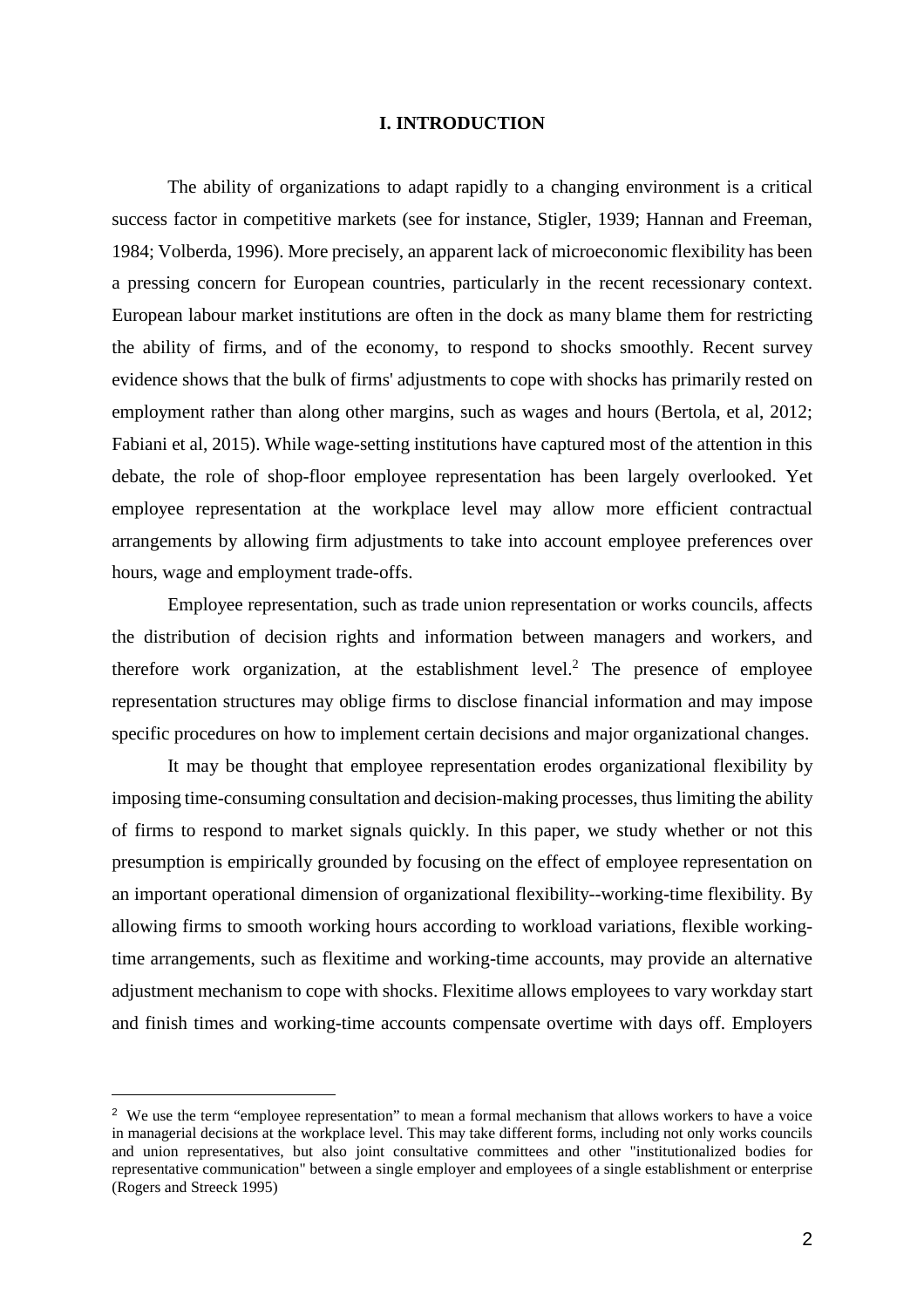may benefit from implementing such arrangements in different ways. For example, workingtime accounts can provide a cost-effective adaptation of employment to demand changes, by reducing overtime bonuses and the costs of recruiting and training temporary workers. From the employee's perspective, flexible working-time arrangements may provide greater job security and promote a better work-life balance, by allowing employees to vary their working times according to personal needs (Seifert, 2001; Herzog-Stein and Zapf, 2014).<sup>3</sup> We examine whether European legal provisions establishing employee representation rights and requiring firms to inform and consult employees have resulted in increased employee representation, and whether this is associated with a greater use of flexitime and working-time accounts. We also explore the extent to which the changes observed are associated with differences in firms' employment responses and employee motivation problems, and whether effects vary with the level at which pay bargaining takes place and with workforce composition.

Identifying the causal effect of employee representation, and more generally, of work organization, is methodologically troublesome (DiNardo and Lee, 2004; Bloom and van Reenen, 2011). Ideally, one would require exogenous variations in the presence of employee representation at the workplace level. In this paper, we exploit the quasi-experimental variation introduced by the implementation of a 2002 European Union (EU) Directive granting employees information and consultation rights beyond a certain firm size. The Directive 2002/14/EC on the Information and Consultation of Employees provides employees with minimum statutory rights to be informed and consulted by their employers on a range of key business, employment and work organization and restructuring issues (Directive 2002/14/EC; Hall, 2005). We focus on four countries (Cyprus, Ireland, Poland and the UK) in which the implementation ("transposition") of the Directive implied major changes in national legislation<sup>4</sup>. The size-contingent nature of the Directive, which applies to establishments employing 50 employees or more, creates quasi-experimental conditions. This setting allows us to use a difference-in-difference approach to compare the responses of eligible and noneligible establishments. To conduct our empirical analysis, we rely on repeated-cross sectional establishment-level data from the European Company Survey. One major advantage of this

<sup>&</sup>lt;sup>3</sup> Adapting working hours to workload variations and reconciling work obligations with workers' personal life appear to be the main reasons given by both managers and employee representatives for implementing such schemes (Riedmann, 2006). Interestingly, the fact that Germany did not experience a sharp increase in unemployment as other developed countries did during the Great Recession--the so-called German labour market miracle--has been partly attributed to the widespread use of flexible working-time schemes (Burda and Hunt, 2011).

<sup>&</sup>lt;sup>4</sup> The implementation of a European Directive involves ensuring its provisions are transposed into national legislation.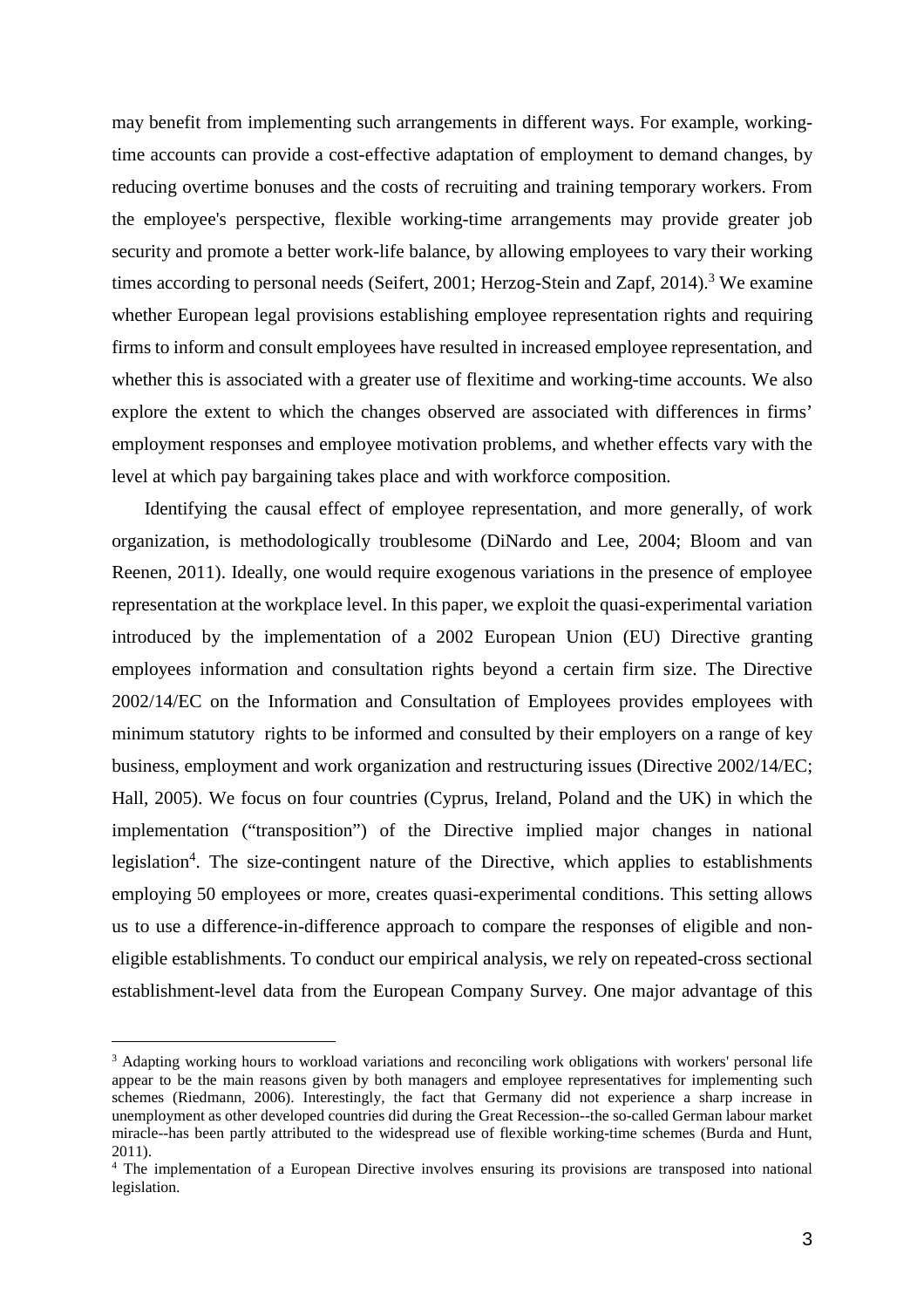survey is that it provides harmonized information on employee representation and workingtime arrangements before and after the transposition of the Directive.

Our results suggest that the Directive had a positive and significant effect on both the presence of employee representation and the utilisation of flexible working-time arrangements in eligible establishments. More precisely, the proportion of establishments with employee representation among those establishments affected by the Directive increases by 7 percentage points compared to the control group over the reform period. Furthermore, the utilisation of working-time accounts in the establishments affected by the Directive (the treatment establishments) increases by 5 percentage points compared to control establishments in the same period. In relation to the pre-reform situation, the magnitude of these effects is sizeable, representing increases of 33% and 21% respectively. We also find a significant reduction in the incidence of staff motivation problems as perceived by managers. Interestingly, the effect of employee representation on flexible working-time schemes is driven by establishments where no local wage bargaining takes place and those with a high proportion of female workers. Employee representation appears to play an important role in aggregating and communicating preferences for temporal flexibility, which are often thought to be stronger in the case of female employees (Goldin, 2014). The validity of our identification strategy is robust to a series of placebo tests in which we arbitrarily manipulate the size threshold, the pre-policy and postpolicy periods, and the countries affected by the Directive. The results are not confounded with compositional changes of treatment and control groups over time. We also show that our findings do not reflect long-run differential trends in the utilisation of flexible working-time arrangements between affected and unaffected firms.

The rationale for our investigation comes from the incomplete contracting problem surrounding the implementation of flexible working-time schemes. While working-time on a fixed basis is easily contractible, working-time flexibility may not be. Two separate issues arise in this context. At the negotiation stage, it might be costly to write and agree on individual contracts specifying very detailed rules about how and when working time can be varied and rights over time credits/debits can be exercised by the parties.<sup>5</sup> After the contract has been agreed upon, the specialized knowledge required to enforce highly idiosyncratic workplacelevel contractual provisions may not be available to third parties.<sup>6</sup> As a consequence, employers

<sup>5</sup> Flexible working time can be understood as a state-contingent contract (see for instance, Malcomson, 1983).

<sup>&</sup>lt;sup>6</sup> The application of third party arbitration procedures to managerial policy issues, such as the administration of flexible working time schedules, might be prohibitively costly or unfeasible. This is exemplified by the so-called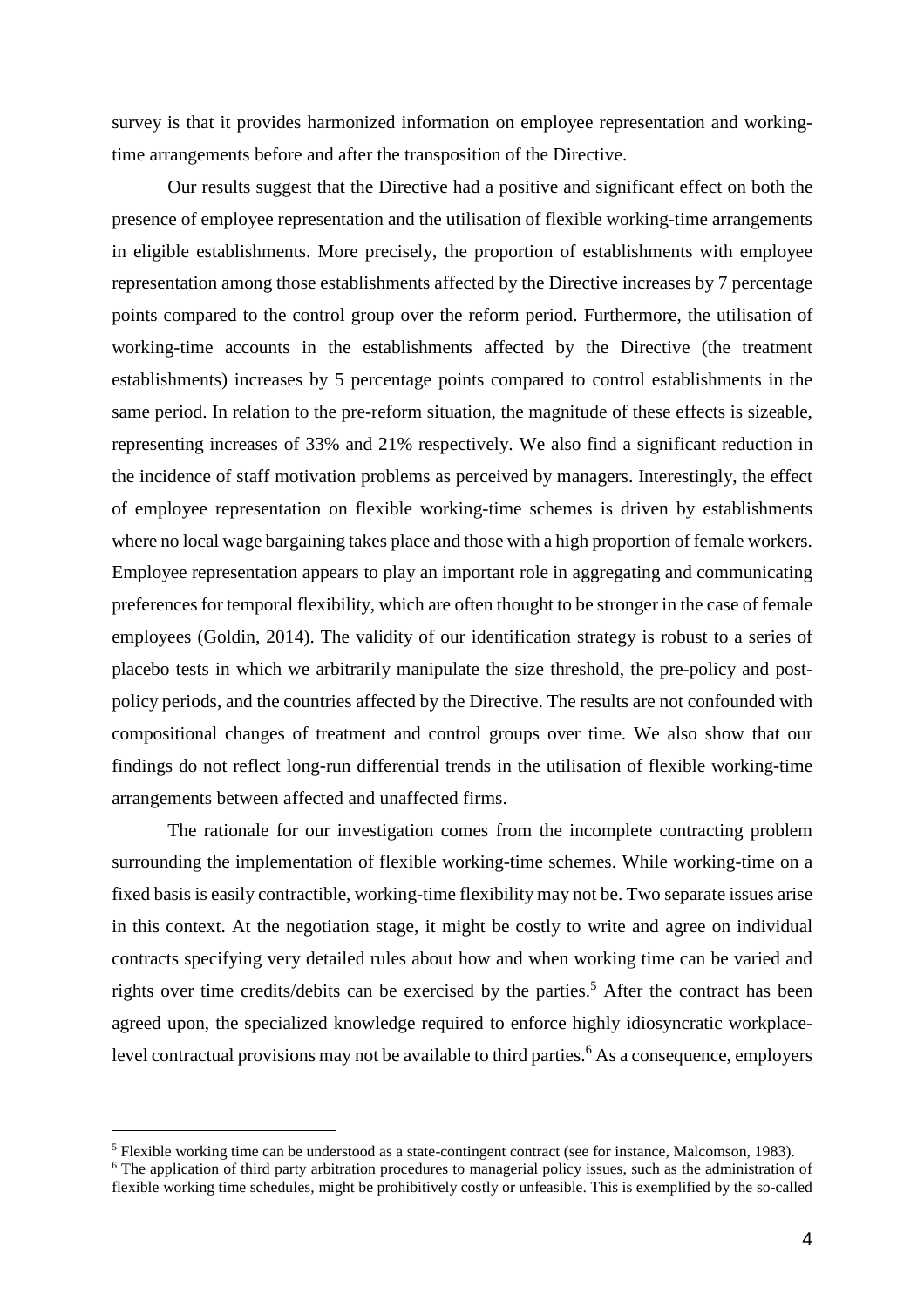may behave in an opportunistic manner ex post and renege on their promise to compensate overtime with time-off. Employees may end up performing unpaid overtime hours, as the employer can always argue that employees' claims are not compatible with current company operational needs. In this context, employee representation may facilitate the introduction of flexible working-time arrangements by improving communication and information flows between the parties and protecting workers against the potential opportunistic manipulation of working time schedules. Employee representation provides an endogenous enforcement device for flexible working-time schemes, making more credible the employers' intertemporal commitment implicit in such schemes.<sup>7</sup> Our results are consistent with the idea that employee voice may foster flexibility along other margins of adjustment (hours) than employment in second-best scenarios in which incomplete contracting problems are pervasive (see for instance, Freeman and Medoff, 1984; Hogan, 2001; Jacobsen and Skillman, 2004; Addison, 2015) and allow for more efficient contracting.<sup>8</sup> Employee representation implements a change in property relations by transferring partial control rights to employees or at least precluding shareholders (and managers) from making decisions in relation to certain matters without informing employees. Quite paradoxically, the relaxation of shareholders' property rights and the limitation of managerial discretion seem necessary to achieve certain valuable forms of organizational flexibility.

The paper adds to the literature on shop-floor employee representation and works councils. Previous research has mainly focused on the German case, exploring the effects of representation on productivity (Addison et al, 2004), investment (Addison et al, 2007), employment (Addison and Teixeira, 2006; Jirjahn, 2010), and wages (Addison et al, 2007).<sup>9</sup> Our paper relates to the literature on the economic effects of unionization (DiNardo and Lee, 2004), including a relatively smaller literature on the effects of employee representation on nonwage aspects of work (Buchmueller, DiNardo, and Valletta, 2004). Evidence about the

Business Judgment Rules in common law countries which have usually made courts reluctant to enforce contracts between parties within the same firm (Aoki, 1984; Bolton and Dewatripont, 2011; Aghion et al, 2014).

<sup>7</sup> Incomplete contracting may be especially problematic with provisions permitting employees to make up for overtime work by taking time off. While flexitime has been used for at least a century, working-time accounts are relatively recent, so that practices may still be evolving.

<sup>&</sup>lt;sup>8</sup> Flexible working-time arrangements may thus improve the efficiency of workplace-level equilibria (McDonald and Solow, 1981). It is well-known that bargaining fails to achieve first-best outcomes when information is not symmetric and contracts are difficult to enforce (Farrell, 1987; Pencavel, 1984). While the efficient bargaining literature emphasizes the rent-seeking/bargaining role of employee representation (particularly through unions), our argument highlights its informational/agreement enforcement role.

<sup>9</sup> Other studies have analysed the effects of board-level employee representation on employment (Gregorič et al, 2014), innovation (Kraft et al, 2011; Belloc, 2015), productivity (FitzRoy and Kraft, 2005) and corporate market value (Gorton & Schmid, 2004).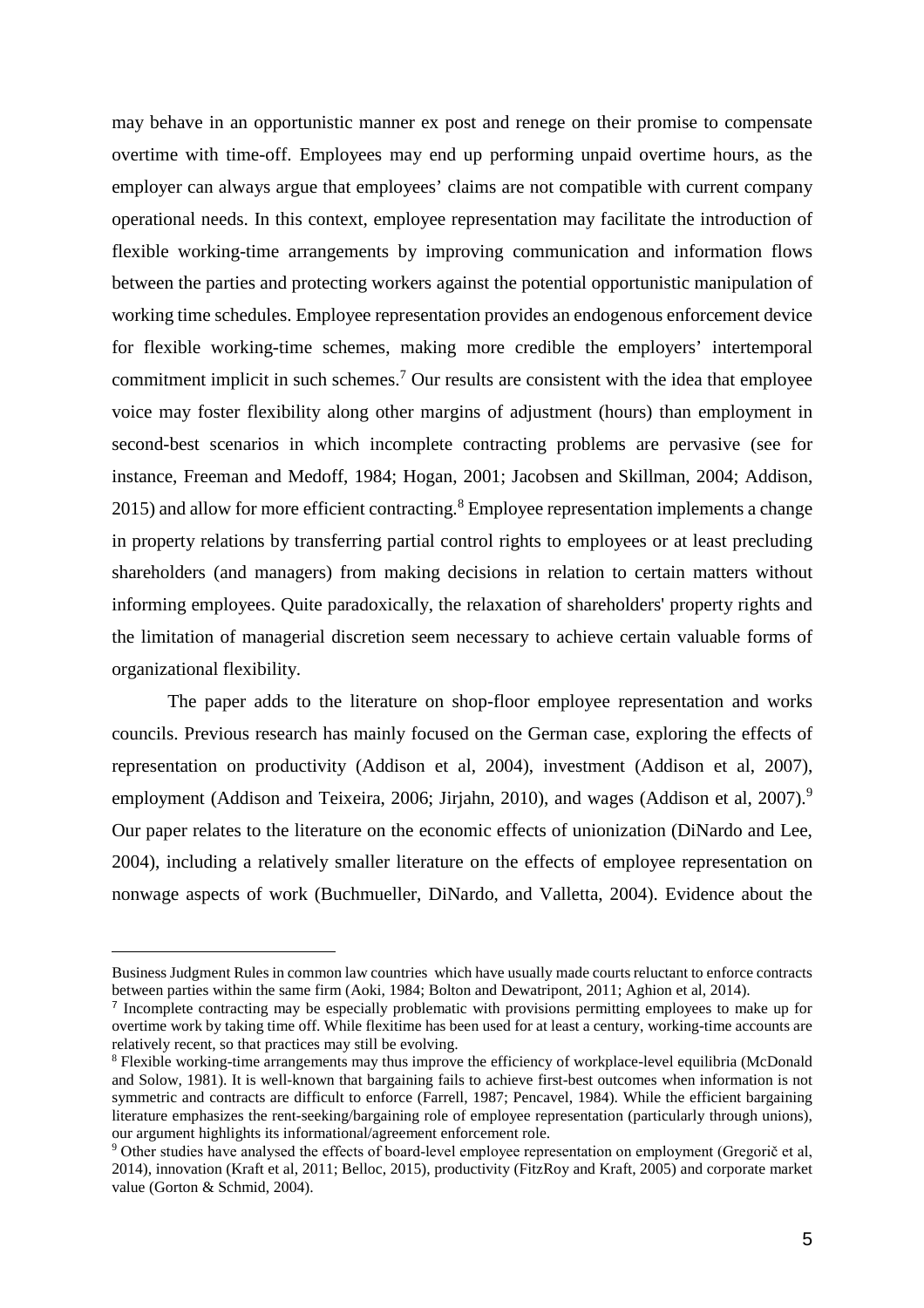relationship between employee representation and working-time flexibility is scant and mostly based on case studies (Berg et al, 2014; Herzog-Stein and Zapf, 2014).<sup>10</sup> In a study more closely related to ours, Heywood and Jirjahn (2009) analyse the relationship (also restricted to the German context) between works councils and family-friendly workplace practices, finding that the presence of works councils positively affects the use of flexible work schedules. Due to the lack of exogenous variation in employee representation structures, the proper identification of causal effects has been a major concern about these studies.<sup>11</sup> By taking advantage of the quasiexperimental setting created by the implementation of the Directive, we provide for the first time causal evidence on the effect of employee representation on working-time flexibility. Based on a representative sample of European establishments, our approach represents a better balance between external and internal validity than econometric case studies based on single plants or firms. Often lacking an appropriate comparison group, those studies are limited to conducting a first-difference analysis and are therefore unable to control for unobservable time shocks (Bloom and van Reenen, 2011). In addition, restriction to one organization may impair the generalizability of the results if treatment success is correlated with organizational culture.

The paper also contributes to the literature on working-time flexibility. While previous research has mainly focused on technology as a key driver of flexible working time utilisation, we highlight the role played by an important labour market institution--employee representation--in mitigating the kind of commitment problems that may undermine the implementation of such practices. Recent studies have suggested that working-time flexibility has a positive effect on firm productivity (Bloom et al, 2015; Beckmann, 2016) and promotes convergence in pay between genders (Goldin, 2014; Goldin and Katz, 2016). If this is correct, our results would suggest that employee representation may affect the gender pay gap through this interesting yet underexplored institutional channel.

The paper is organised as follows. Section II gives background information on employee representation in Europe and describes the data. Section III explains the identification strategy based on the size-contingent implementation of the EU Directive on Employee Information and Consultation. Section IV presents the main results. Section V provides evidence on heterogeneous effects depending on establishments' workforce composition (in terms of gender and skills) and on whether or not wages are negotiated locally.

<sup>10</sup> The use and impacts of flexible working time practices have received attention in sociological research (see for instance, Chung and Tijdens, 2013).

<sup>&</sup>lt;sup>11</sup> Addison et al (2004) discuss major identification challenges in the empirical literature on works councils.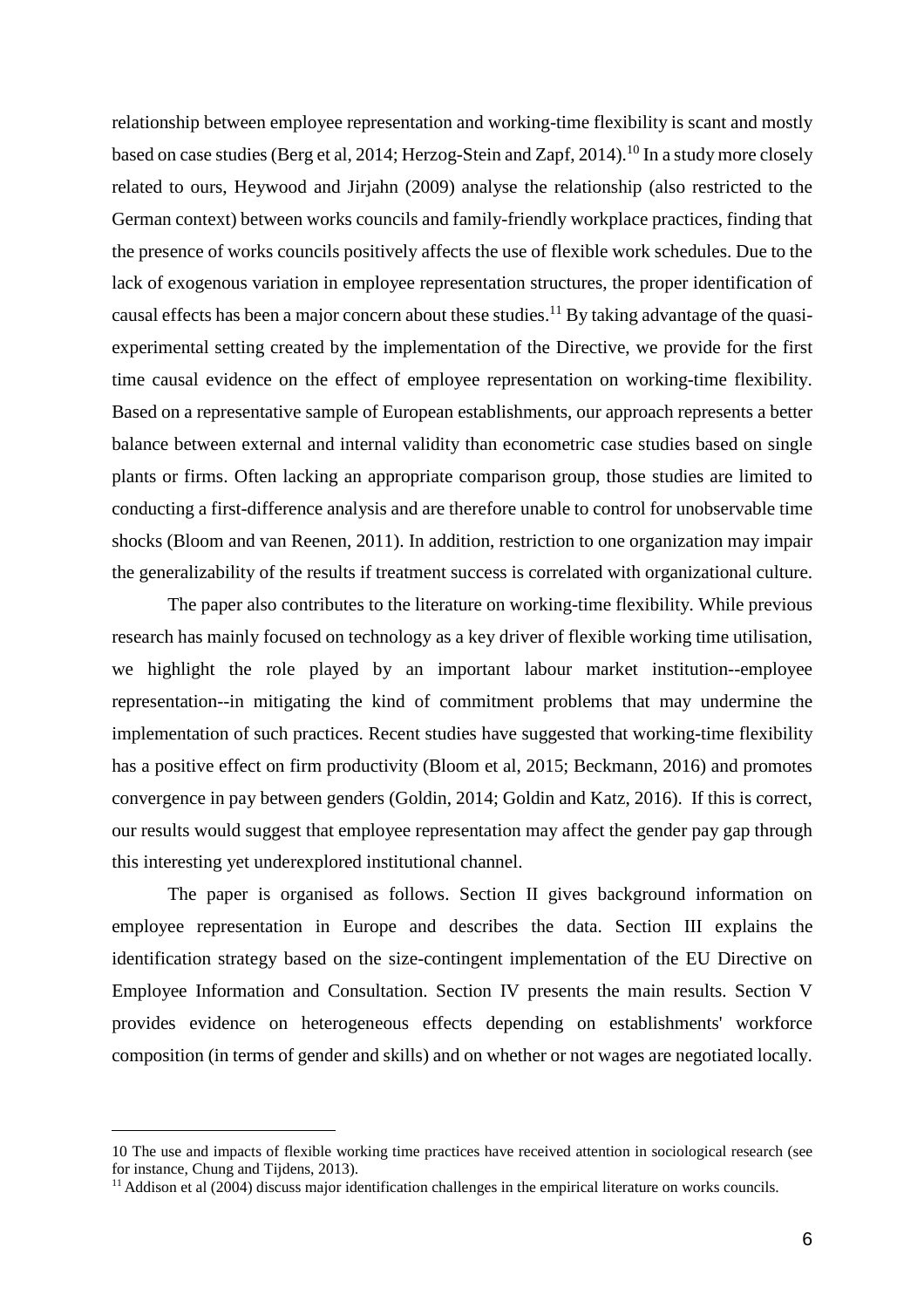Section VI discusses our main identification assumptions and provides some robustness checks. Section VII concludes.

### **II. INSTITUTIONS AND DATA**

### *II.1 Employee representation structures in Europe*

Formal employee representation has a long tradition in European countries. While wage negotiations are carried out by trade unions at the national, sectoral or firm levels, employee representatives at the workplace level are involved in employment-related matters such as major organizational changes, training, working time schedules, and working conditions. As shown in Figure 1, there is a considerable and persistent degree of heterogeneity in the incidence of employee representation structures in EU21 countries. <sup>12</sup>



Notes: % of private-sector establishments (10 or more employees) with employee representation<br>All sectors and size classes. Year: 2013. Source: based on European Company Survey (2013)

FIGURE 1 SHARE OF ESTABLISHMENTS HAVING AN EMPLOYEE REPRESENTATION STRUCTURE

Rules governing the adoption and operation of such shop-floor structures markedly vary across countries, for example regarding size thresholds and trigger procedures. In some countries, a single channel of representation predominates (either trade union representatives or works councils). Other countries are characterized by dual-channel representation in which

<sup>12</sup> This includes the former 15 "old" member states (*Austria, Belgium, Denmark, Finland, France, Germany, Greece, Ireland, Italy, Luxembourg, Netherlands, Portugal, Spain, Sweden, United Kingdom*) plus six of the 10 new Member States which joined the European Union in 2004 (Czech Republic, Cyprus, Latvia, Hungary, Poland and Slovenia). As we explain below, we restrict the analysis to this group of countries due to data availability.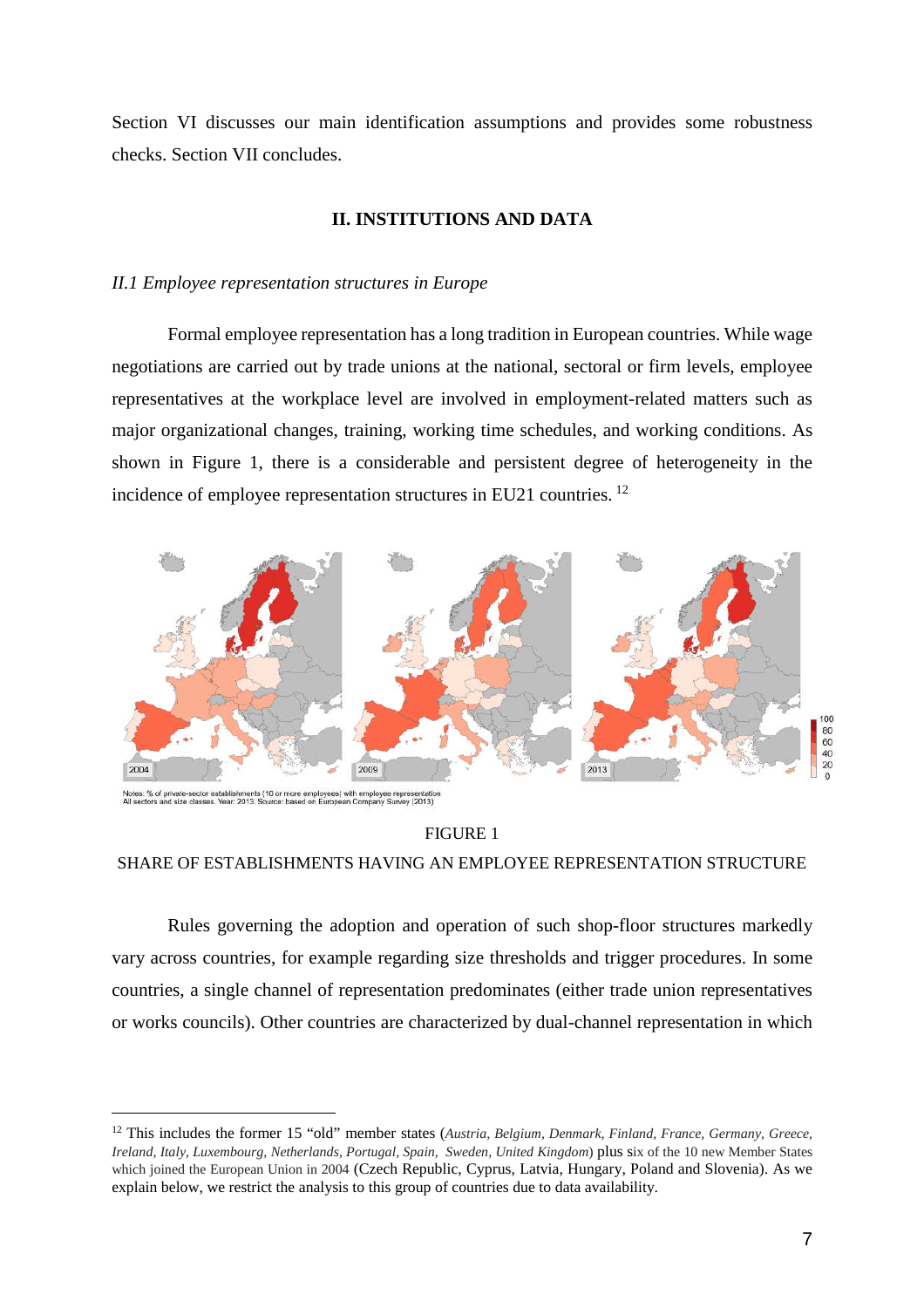both institutions are present.<sup>13</sup> Employee representatives of both types usually negotiate at the establishment level on issues delegated from the sectoral level, and have rights to information and consultation (e.g., on mass redundancies and major restructuring plans, financial information, etc.). European countries also differ in the extent of shop-floor employee representation rights. In some cases, the legislation just confers information and consultation rights to employees or their representatives. In other cases, employee representatives also have codetermination rights, in the sense that management cannot make decisions over certain matters without their agreement. An important issue is whether or not workplace-level employee representatives are allowed to bargain over wages. In some countries, such as Germany, there are legal limits on the authority of works councils. For example, they cannot call strikes and cannot formally engage in wage negotiations unless expressly authorised to do so by the relevant industry-level collective bargaining agreement. This has been seen as a positive feature of the German institutional design as it allows to decouple the factors that affect the division of the organizational surplus from those that affect the surplus itself, avoiding perverse effects associated with two-tier bargaining systems (Freeman and Lazear, 1995; Boeri, 2015).

In recent years, the European Directive 2002/14/EC on the Information and Consultation of Employees has been an important legislative innovation in relation to employee representation. The Directive provides a minimum common statutory framework for informing and consulting employees' representatives in three specific areas: i) the current economic situation and probable development of the firm/establishment, ii) the current situation and future employment prospects (including any anticipatory measures envisaged when there is a threat to employment), iii) substantial changes in work organization or in contractual relations (Directive 2002/14/EU). The Directive sets up a broad framework and allows member states an important degree of flexibility regarding concrete arrangements. Implementation has varied across EU member states, depending on pre-existing national legislation on the subject. As we explain below, we exploit the differential impact of the Directive across establishments of different sizes as an exogenous source of variation in the presence of employee representation.

<sup>&</sup>lt;sup>13</sup> Employee members of works councils may be elected from candidates nominated by trade unions, but are in principle distinct from trade union representatives.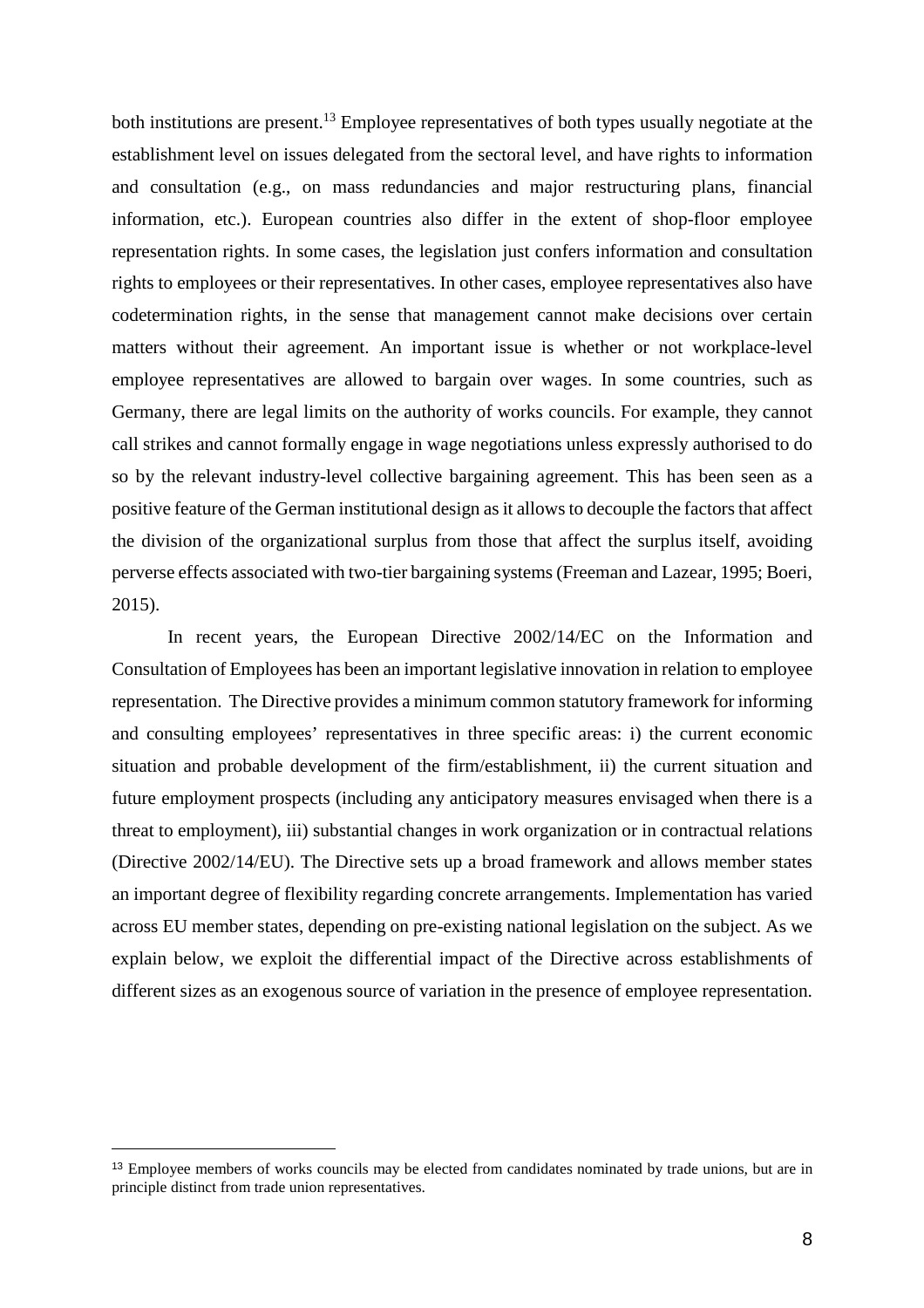### *II.2 Data*

We test our hypothesis using repeated cross-section data from the last three waves of the European Company Survey (ECS 2004, 2009, 2013).<sup>14</sup> The ECS is a representative sample of non-agricultural European establishments employing at least 10 employees. A crucial advantage of this survey is that it provides harmonized cross-country information on employee representation and working time arrangements at the workplace level.

The survey is conducted in two steps. The first step involves a telephone interview with a manager, who is asked about establishment characteristics, organizational practices (e.g. compensation policies, working time arrangements, etc), and industrial relations, including the existence of employee representation structures. The second stage comprises an interview with an employee representative in those establishments in which an employee representation structure is present. As information obtained in the second stage is conditional on having an employee representation structure, our analysis is exclusively based on the information gathered in the management questionnaire.

In this paper, we focus on institutionalized forms of employee representation, either through trade unions or works councils. Following Bryson et al (2012), this definition excludes health and safety representatives and ad-hoc forms of representation.<sup>15</sup> We rely on two different measures of the utilisation of flexible working time arrangements. The first measure (Flexitime) is a dummy variable equal to 1 if (according to managers) *"employees have the possibility to adapt the time when they begin or finish their daily work according to their personal needs or wishes".* The second measure indicates whether it is *"possible for employees to use accumulated overtime for days off".* We use the latter as a proxy for the utilisation of working time accounts at the workplace-level.

We restrict the analysis to private sector establishments in EU21 countries for which there is consistent information across the three waves. The final sample comprises 16,595 and 20,031 workplaces in 2009 and 2013 respectively. Descriptive statistics of the pooled 2009- 2013 private sector sample are reported in Appendix Table A.1.<sup>16</sup> As we explain below, further sample restrictions are introduced in order to perform our main empirical exercise.

<sup>&</sup>lt;sup>14</sup> In 2004, the survey was called European Survey on Working Time and work-life balance (ESWT).

<sup>&</sup>lt;sup>15</sup> Measures of board-level employee representation are not available from the survey.

<sup>&</sup>lt;sup>16</sup> Figures A.1 and A.2 in the Appendix show the incidence of employee representation is generally higher in large establishments and differs markedly across industries. Further details about the survey methodology and sampling procedure can be found in: http://www.eurofound.europa.eu/surveys/european-company-surveys.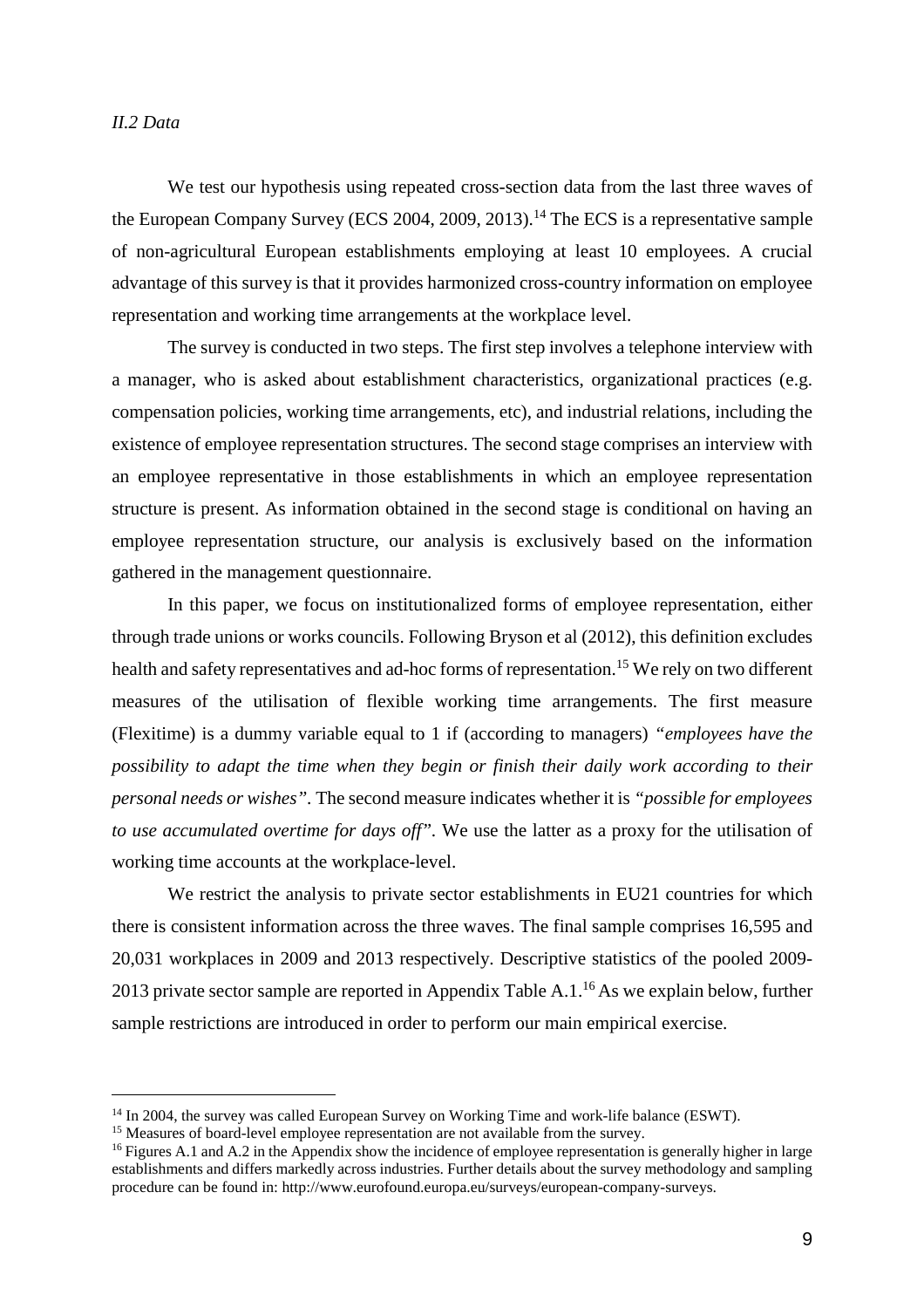### **III. IDENTIFICATION**

An obvious concern in terms of identification is that the presence of an employee representation structure at the workplace level may be influenced by many observed and unobserved factors which may also affect the outcome of interest. For example, management quality (usually unobserved) may be positively correlated with both flexible working schemes and employee representation.<sup>17</sup> Good managers may be prone to implementing working-time flexibility and opening up regular information and consultation channels with the workforce through employee representatives. By failing to control for management quality, an OLS estimate of the effect of employee representation on working time flexibility will be biased upward.

To deal with the potential endogeneity of employee representation, we exploit the variation in the implementation of the Directive 2002/14/EU across establishments of different sizes in four European countries (Cyprus, Ireland, Poland and the UK). Two areas in which the Directive requires employee information and consultation clearly include working time flexibility: employment-related issues and major changes in work organization.<sup>18</sup> It is worth emphasizing that the Directive obliges firms to implement formal information and consultation procedures via employee representatives and does not refer to individual ad-hoc mechanisms. Either the workforce or management has to take an initiative for negotiations to start on an information and consultation agreement. From the point of view of our identification strategy, a crucial feature of the Directive is that it is size-contingent, i.e., it applies to establishments or firms ("undertakings") above certain employment threshold. The directive leaves it to national authorities to specify the appropriate level of application (firm or establishment).

In some member states, the Directive was redundant or only required minor legal adaptations. We focus on four countries (the UK, Poland, Ireland and Cyprus) that experienced major legislative changes as a result of the transposition of the Directive according to industrial relations experts (see for example Carley and Hall, 2008). For this group of countries, the implementation of the Directive implied establishing for the first time a general, statutory employee information and consultation system and a statutory system for employee representation (Hall, 2005; Carley and Hall, 2009). In all four of the countries we look at, the

<sup>&</sup>lt;sup>17</sup> Bloom et al (2010) document a positive correlation between family-friendly workplace practices, including flexitime, and their measures of management quality.

<sup>&</sup>lt;sup>18</sup> Further details can be found in Van Gyes (2006) and Aumayr et al (2011).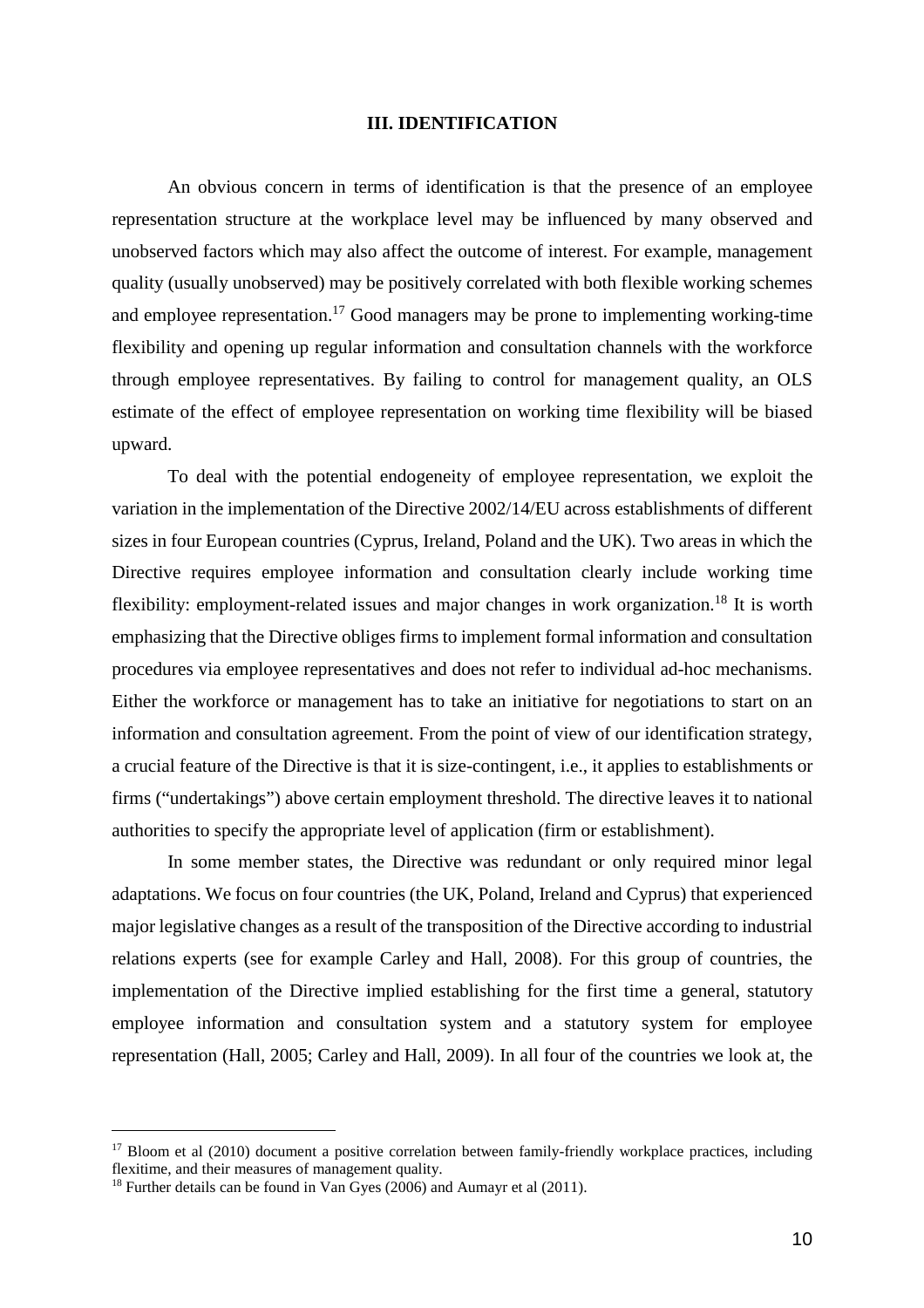Directive was implemented between 2005 and 2008. Implementation thus took place between two rounds of the European Company Survey (2004 and 2009) so that the survey provides information on firms observed before and after the policy change.<sup>19</sup> In the case of these four countries, the Directive applies to firms employing 50 employees or more.

This quasi-experimental setting enables us to compare what happened to working time flexibility (and related outcomes) before and after the implementation of the Directive in treatment firms, as compared to what happened over the same period in a comparison group of firms that were not affected as much (or at all) by the Directive. The latter group is assumed to capture the counterfactual trend that would have been observed in the absence of the policy change. We estimate a difference-in-difference model by pooling the three ECS waves:

$$
Y_{\text{jsct}} = \alpha + \delta I(\text{Size}_{\text{jsct}} \ge 50_t) + \beta I(\text{Size}_{\text{jsct}} \ge 50_t) \times \text{Post}_t + X_{\text{jsct}}' \gamma + \theta_t + \lambda_s + \eta_c + \varepsilon_{\text{jsct}} \tag{1}
$$

where *Y* is the outcome of interest in establishment *j*, sector *s*, country *c*, and at time *t*.  $I(Size<sub>jset</sub> \ge 50<sub>t</sub>)$  is an indicator function that takes the value one for establishments employing 50-99 employees (treatment group)<sup>20</sup> and zero for establishments with 10-49 employees, *Post<sup>t</sup>* is a dummy variable equal to 1 for periods in which the directive was in place (2009 and 2013) and 0 for pre-policy periods (2004),  $\theta$ ,  $\lambda$ ,  $\eta$  denote a set of year, sector and country fixed effects<sup>21</sup>,  $X$  is a set of control variables (whether the establishment belongs to a multi-plant firm; the economic situation of the establishment as perceived by the manager<sup>22</sup>, and the shares of female, part-time and skilled workers) and  $\alpha$ ,  $\delta$ ,  $\beta$  and  $\gamma$  are parameters to be estimated.<sup>23</sup> Our coefficient of interest is  $\beta$ , which can be interpreted as the intention-to-treat effect, that is, the effect for an establishment of being offered treatment.

 $19$  In the UK, the Directive came into force in April 2005 and was implemented gradually, reaching establishments with 50 employees or more in April 2008. In Poland and Ireland, the Directive was transposed in April and July 2006 respectively. In Cyprus, the Directive came into force from April 2005 (for further details see Carley and Hall, 2009). Major legislative changes also occurred in Bulgaria, Estonia, Malta, and Romania during 2006 but unfortunately the 2004 ECS wave, .i.e., before the implementation of the Directive, does not provide information on these countries. In Italy, the Directive just gave legal force to an existing information and consultation system based on collective agreements and did not create new employee representation structures (Carley and Hall, 2009). <sup>20</sup> The definition of the treatment group is constrained by data restrictions. The narrowest group we can define above the threshold is 50-99 employees.

<sup>&</sup>lt;sup>21</sup> It is worth noting that country fixed effects capture differences in collective bargaining and codetermination institutions that remain constant over the period.

<sup>22</sup> The survey question is phrased as: *"How would you rate the economic situation of this establishment? Is it very good, quite good, quite bad or very bad?*

<sup>&</sup>lt;sup>23</sup> Note that no linear term in  $Post<sub>t</sub>$  enters equation (1) since it is included in the time dummies.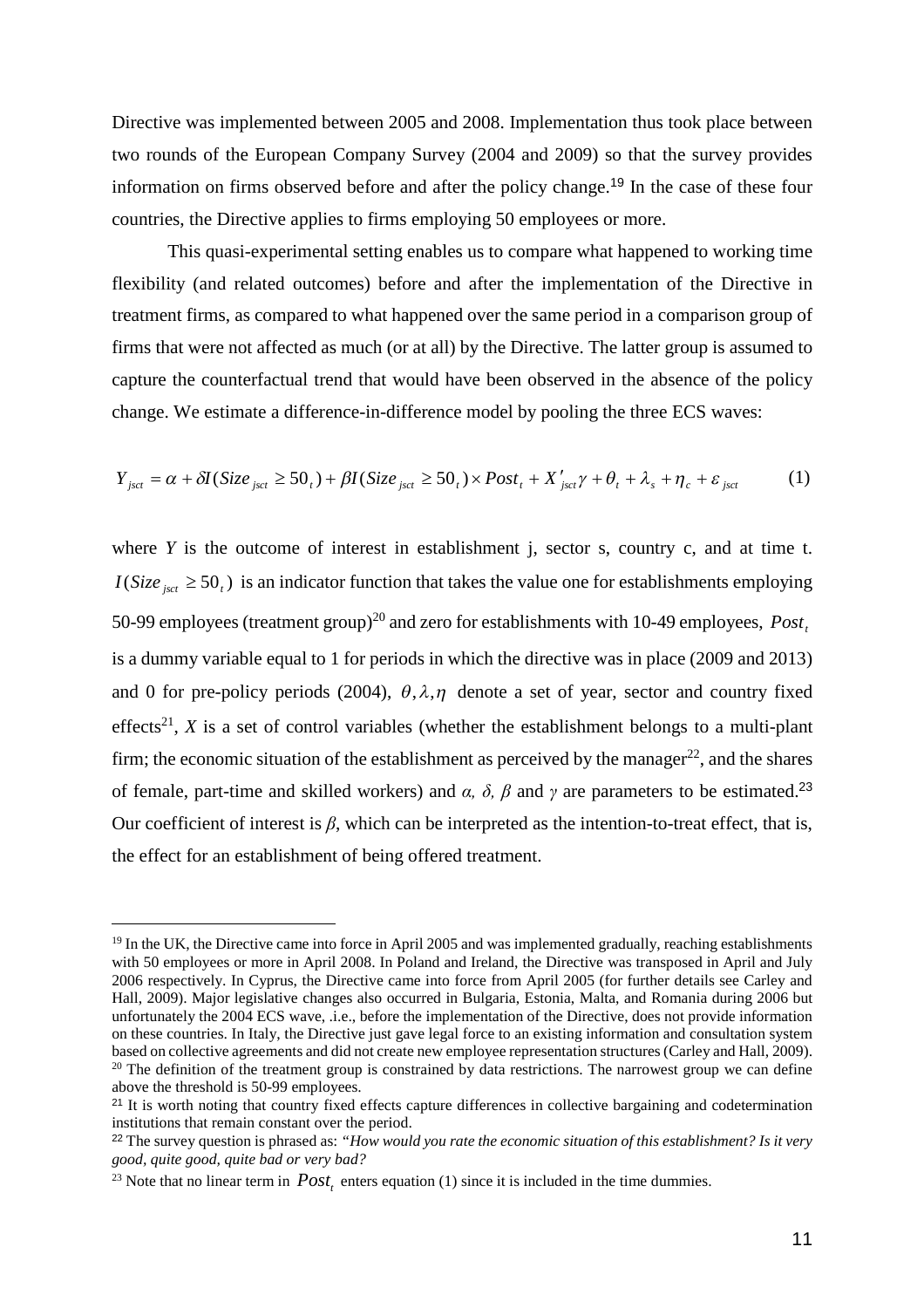This strategy relies on two critical assumptions. First, in the absence of the Directive, the underlying trends in working-time flexibility outcomes (conditional on characteristics *X*) would have been similar for treatment and control establishments. Second, there are no significant group compositional changes (see for example Blundell and Costa-Diaz,  $2009$ ).<sup>24</sup> We discuss in detail whether these two assumptions are met and provide an extensive series of robustness checks in Section 6. First, we show that the results are not confounded with compositional changes (in terms of observable characteristics) in the treatment and control groups over time. Then, using employee-level data from the European Working Conditions Survey (EWCS), we show that the results do not seem to reflect long-run differential trends in the utilisation of flexible working-time schemes between affected and unaffected establishments. In addition, we demonstrate that the identification strategy is robust to a series of placebo tests in which we arbitrarily manipulate the size threshold, the pre-policy and postpolicy periods, and the countries affected by the Directive. Finally, by analysing pre-reform employment trends in treatment and control establishments, we show that endogenous sorting into the treatment status does not seem to be a concern in our setting, reinforcing the validity of our identification strategy.

### **IV. MAIN RESULTS: THE DIRECTIVE, EMPLOYEE REPRESENTATION AND FLEXIBLE WORKING TIME**

## *IV.1 Exploratory analysis: correlation between employee representation and flexible working-time arrangements*

Before moving to the main empirical exercise, we explore the correlation between employee representation and flexible working schemes based on both the entire EU21 countries sample and the restricted four-countries sample (CIPUK) on which we will later conduct the difference-in-difference analysis. Table 1 reports OLS estimates of the effect of employee representation on the utilisation of flexitime and working-time accounts (as defined in section 2.2) in the workplace, from a series of Linear Probability Models. Establishment-level controls include a dummy variable equal to 1 for establishments with a very good or good economic situation as perceived by the manager, plant size dummies, industry dummies, and country dummies, as well as controls for workforce composition (shares of female, skilled, and part-

<sup>&</sup>lt;sup>24</sup> Table A.2 in Appendix reports descriptive statistics calculated for the four-country sample, distinguishing control and treatment establishments in the pre and post-policy period.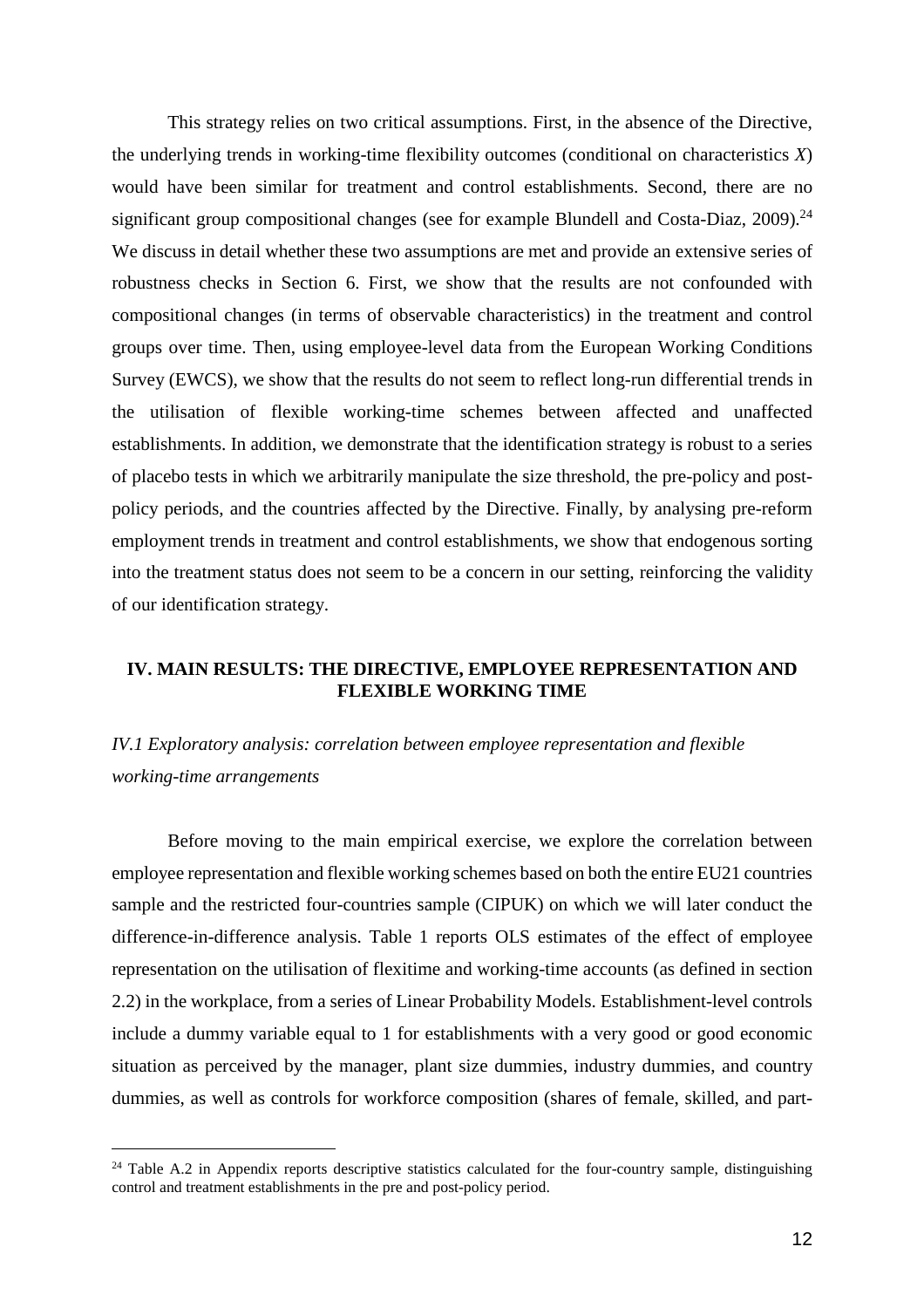time employees).<sup>25</sup> The presence of a workplace-level employee representation structure is associated with greater utilisation of both types of flexible working schemes when estimates are performed on the EU21 sample.<sup>26</sup> In the restricted CIPUK sample of four countries, the correlation between employee representation and flexible working-time arrangements is positive and significant in the case of working-time accounts but not in the case of flexitime.<sup>27</sup>

## TABLE 1 CORRELATION BETWEEN EMPLOYEE REPRESENTATION AND FLEXIBLE WORKING TIME ARRANGEMENTS.

|                                |                | Flexitime  |              |                | Working-time Accounts |              |
|--------------------------------|----------------|------------|--------------|----------------|-----------------------|--------------|
|                                | (1)            | (2)        | (3)          | (4)            | (5)                   | (6)          |
|                                | EU21           | EU21       | <b>CIPUK</b> | EU21           | EU21                  | <b>CIPUK</b> |
| <b>Employee Representation</b> | $0.143***$     | $0.050***$ | 0.023        | $0.134***$     | $0.060***$            | $0.056***$   |
|                                | (0.006)        | (0.008)    | (0.020)      | (0.006)        | (0.008)               | (0.019)      |
| Establishment-level controls   | N <sub>0</sub> | Yes        | Yes          | N <sub>0</sub> | Yes                   | Yes          |
| Country fixed effects          | N <sub>0</sub> | <b>Yes</b> | Yes          | N <sub>0</sub> | Yes                   | Yes          |
| Industry fixed effects         | N <sub>0</sub> | Yes        | Yes          | No             | Yes                   | Yes          |
| <b>Observations</b>            | 19,207         | 17,529     | 2,895        | 19,200         | 17,510                | 2,896        |

*Notes:* All columns report OLS estimates based on the ECS 2013 cross-section sample. In Columns (3) and (6) estimates are restricted to Cyprus, Ireland, Poland and the UK. Establishment level controls include: economic situation of the establishment as perceived by the manager, 3 plant size dummies (10-49, 50-249 and 250 or more employees), 6 industry dummies (Manufacturing, Construction, Commerce & Hospitality, Transport, Financial Services and Services), 21 country dummies, share of female employees, share of skilled employees and share of part-time employees. Robust standard errors in parentheses. \*\*\* p<0.01, \*\* p<0.05, \* p<0.1

<sup>&</sup>lt;sup>25</sup> We rely on a quite parsimonious specification of the model in which few control variables are added in order to avoid further endogeneity concerns.

<sup>&</sup>lt;sup>26</sup> We get similar results when using the 2009 ECS wave instead of the 2013 ECS wave (in the case of the EU21 sample). This is interesting as it shows that employee representation was also correlated with flexible workingtime utilisation at the time of the Great Recession (2008-2009).

 $27$  We performed additional IV and biprobit estimates to take into account (at least in a preliminary manner) the endogeneity of employee representation. We instrument the presence of employee representation at the workplace level in 2013 by the four (2009) and nine-year (2004) lagged average incidences of employee representation at the corresponding size-industry-country cell of each establishment. These instruments are also used as exclusion restrictions in the estimation of the bivariate probit model. IV and bivariate probit estimates also suggest a positive and significant effect of employee representation on working-time accounts when estimates are restricted to the four-countries CIPUK sample. Unfortunately, due to data restrictions, instruments can only be constructed at the one-digit industry level. This may explain the implausibly large IV estimates compared to OLS estimates. All these estimates are available from the authors upon request.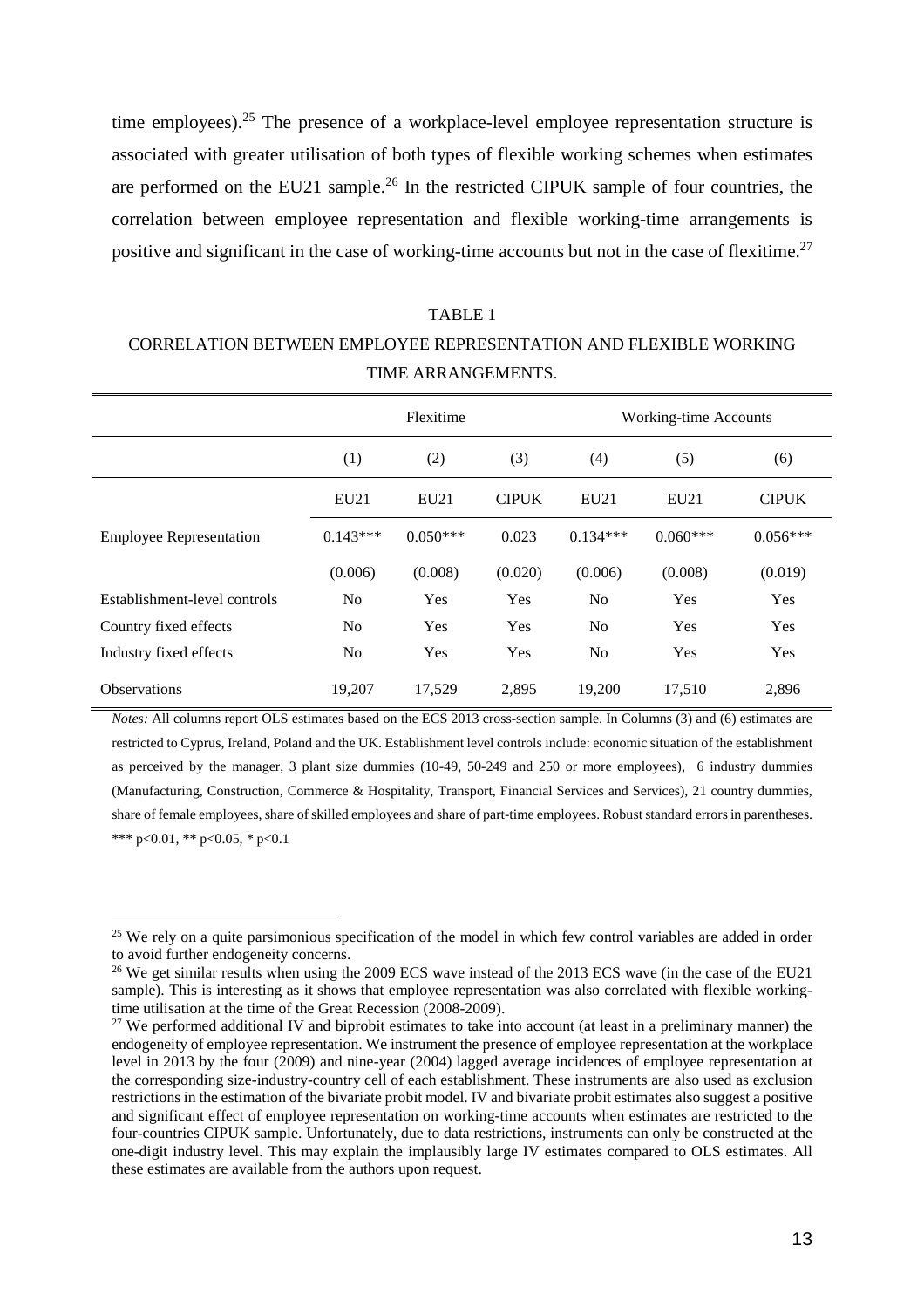### *4.2 Difference-in- difference estimates*

Our OLS estimates suggest a positive correlation between employee representation and the presence of flexible working-time arrangements at the workplace level. However, establishing a convincing causal link requires some exogenous variation in employee representation structures. In this section, we present the results from difference-in-difference estimates, considering the four countries (UK, Poland, Ireland and Cyprus) in which the Directive 2002/14/EU had a major impact on national legislation. Since the Directive applied only to establishments with at least 50 employees, we take an interval around that size threshold to define treatment and control establishments. We define establishments employing 50 to 99 employees as our treatment group and establishments employing 10 to 49 employees as the control group. Unfortunately, the use of narrower size bands is precluded by data restrictions.

The validity of this strategy rests on establishing that the Directive had the expected differential impact on employee representation in eligible establishments<sup>28</sup>. Results from difference-in-difference estimates of changes in employee representation reported in Columns (1) of Table 2 show that this is actually the case: there is a significant increase in employee representation after the reform in treatment establishments relative to control establishments. In column (2), we show that this is robust to the inclusion of establishment-level controls, industry, country and time fixed effects. In columns (3) and (4), we report results from additional estimates including both country and industry-specific time trends in order to account for the potential confounding effect of country and sectoral shocks over the period. Estimates from our preferred specification, reported in Column (4), indicate a statistically significant increase in the presence of employee representation structures in treatment establishments in relation to control firms of roughly 7.4 percentage points. Compared to the pre-reform incidence of employee representation, the magnitude of the effect is sizeable in the treatment group, representing an increase of  $32\%$ .<sup>29</sup> Furthermore, the magnitude of the effect is remarkably stable across specifications. Overall, the results reported in Table 2 support our

<sup>&</sup>lt;sup>28</sup> Previous attempts to quantify the effectiveness of the directive in promoting employee representation have been mainly descriptive. For example, Adam et al (2014) show an increase in the presence of Joint Consultative Committees in the UK between 2004 and 2011 for establishments in the size band affected by the Directive.

 $^{29}$  We performed the following additional robustness checks. First, we estimated the model using sample weights. Second, in the four countries we focus on, the Directive was applied at the firm-level. The survey collects the information at the establishment-level, so that it does not provide employment figures at the firm-level in the case of muti-plant firms. We therefore performed additional estimations restricting the sample to single-plant firms in which eligibility can be unambiguously identified. Third, in order to focus on short-run effects, we estimated the model on 2004-2009 only. None of these modifications alter the basic results.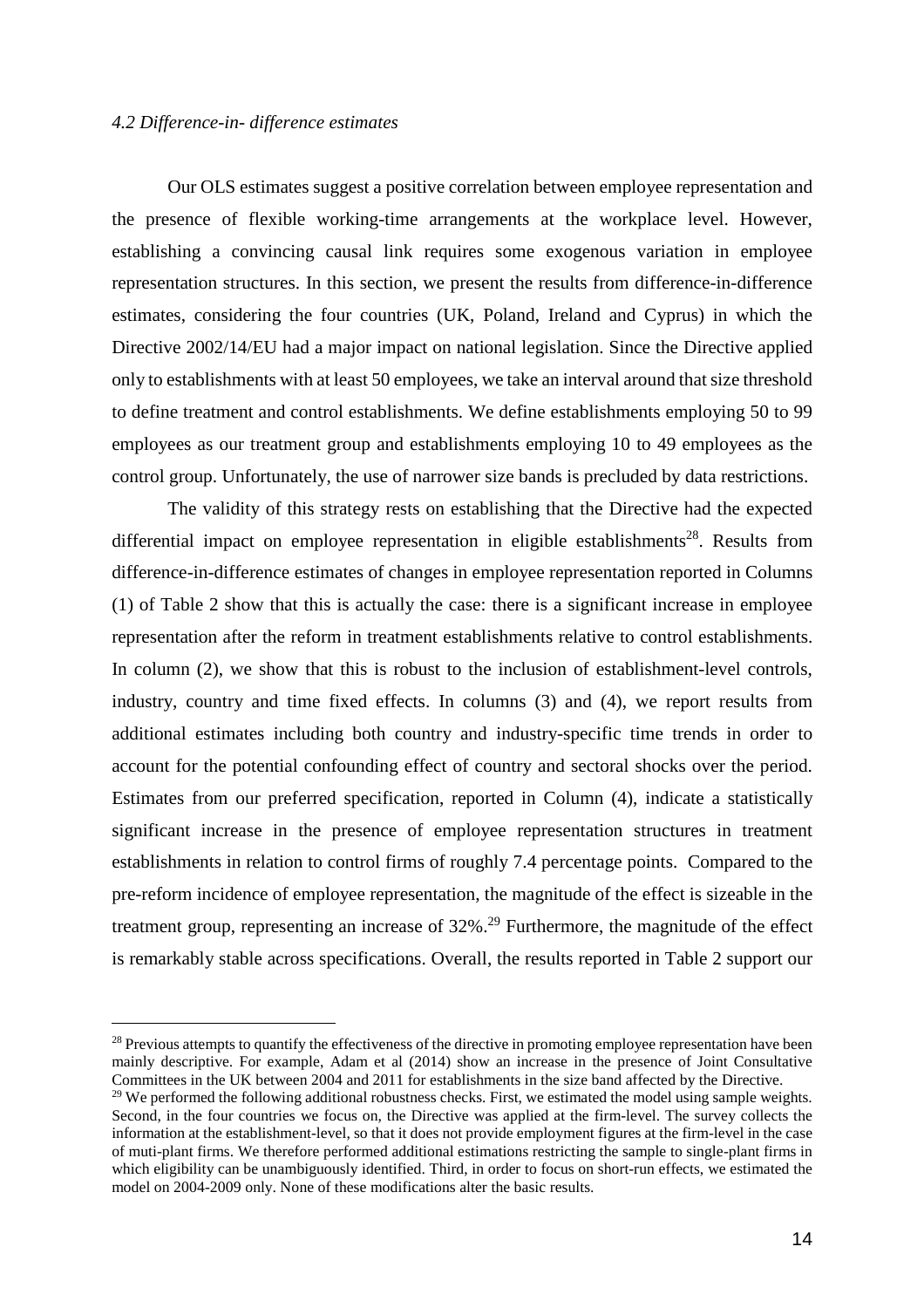use of the Directive as a source of exogenous variation in the presence of employee representation at the workplace level. As expected, the Directive seems to have an effect around the legal threshold of 50 employees. In Section 6, we provide further support for the use of the Directive by relying on a series of falsification tests in which we arbitrarily change the size threshold, the pre-post policy period and the countries affected by the Directive.

# Treatment: 50≤L<100 Control: 10≤L<50 (1)  $(2)$   $(3)$   $(4)$ Treatment\*Post-reform 0.076\*\*\* 0.073\*\*\* 0.076\*\*\* 0.076\*\*\* 0.074\*\*\*  $(0.029)$   $(0.028)$   $(0.028)$   $(0.028)$ Treatment 0.118\*\*\* 0.119\*\*\* 0.117\*\*\* 0.119\*\*\*  $(0.023)$   $(0.023)$   $(0.023)$   $(0.023)$ Year fixed effects Tes No Yes Yes Yes Yes Yes Establishment level controls No Yes Yes Yes Industry fixed effects No Yes Yes Yes Yes Country fixed effects No Yes Yes Yes Country-specific time trends No No Yes Yes Industry-specific time trends No No No Yes Observations 6,330 6,300 6,300 6,300 6,300 R-squared 0.047 0.084 0.088 0.090

# DIFFERENCE-IN-DIFFERENCE ESTIMATES. PRESENCE OF EMPLOYEE REPRESENTATION STRUCTURE

TABLE 2

*Notes:* Difference-in-differences regressions comparing treatment (50-99 employees) and control (10-49 employees) establishments. Estimates based on repeated cross-section establishment data from the European Company Survey 2004, 2009, 2013 (Cyprus, Ireland, Poland, and the UK). The Post-reform variable equals 1 for years 2009 and 2013 and 0 otherwise. The coefficients correspond to the regression in Equation 1 estimated as a Linear Probability Model. Establishment-level controls include: economic situation of the establishment as perceived by the manager, 6 industry dummies (Manufacturing, Construction, Commerce & Hospitality, Transport, Financial Services and Services), 4 country dummies, share of female employees, share of part-time and skilled workers. Robust standard errors in parentheses. \*\*\* p<0.01, \*\* p<0.05, \* p<0.1

Having documented that the Directive exerts an exogenous influence on the presence of employee representation, we now turn to our outcome of interest, working-time flexibility. We look at whether establishments affected by the reform use more working-time flexibility schemes than before and in comparison with other establishments. In column (1) of Table 3, we report the main results for flexitime, i.e., the possibility for employees of adapting the time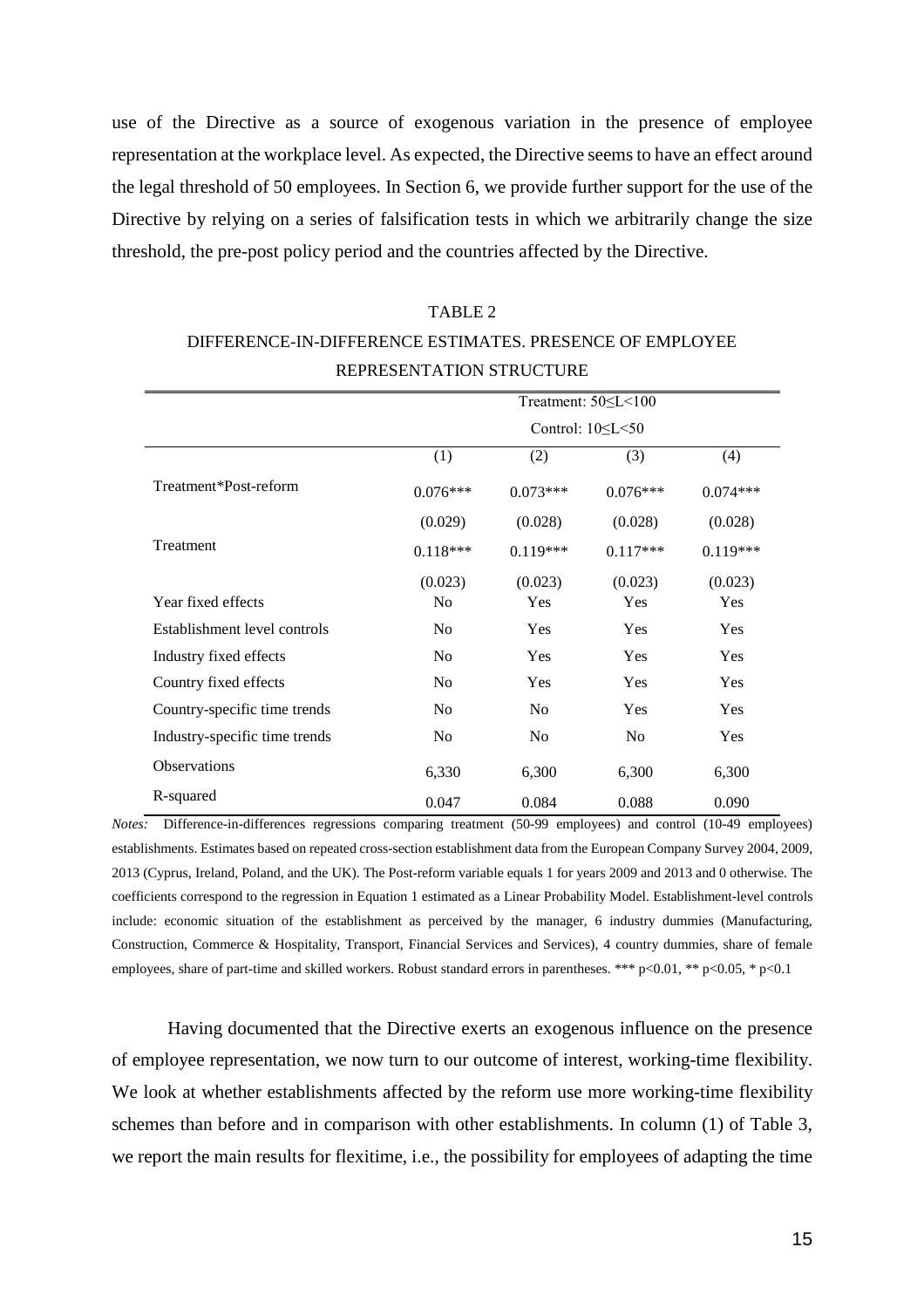when they begin or finish their working day. Consistently with our OLS estimates on the CIPUK sample, we do not find the reform had any significant effect on the utilisation of flexitime. However, the effect is positive and significant for working-time accounts, i.e., the possibility of compensating accumulated overtime with days off as reported in column (2). Estimates indicate a statistically significant increase of 5.4 percentage points in the utilisation of working-time accounts in treatment establishments compared with the comparison group. In terms of the pre-reform incidence of this practice, the effect represents an increase of 22%.

As we mentioned earlier, the implementation of flexible working-time arrangements should be associated with benefits for both workers and firms in terms of job stability and employee motivation. For example, working-time flexibility may allow firms to smooth hours worked (hence also labour costs) over the business cycle and facilitate a better work-life balance. For these reasons, we also investigate whether the presence of employee representation is also associated with differences in firms' employment adjustments and human resource management problems as perceived by managers, such as absenteeism and employee motivation.<sup>30</sup>

In Column (3) of Table 3, we report no significant effect on the probability of reducing employment in the last three years. In column (4) and (5), we report estimates for absenteeism and low staff motivation as perceived by managers. While no significant differences in absenteeism are observed, there is a statically significant reduction in managers' perception of low employee motivation in treatment establishments compared to control establishments of 4.9 percentage points (28% in terms of the pre-intervention incidence). Overall, the evidence is consistent with the hypothesis that employee representation facilitates the implementation of flexible working-time schemes which, in turn, increase employee motivation, possibly by allowing a better work-life balance.<sup>31</sup>

<sup>&</sup>lt;sup>30</sup> The survey asks managers whether or not they encounter problems of low staff motivation and high absenteeism at their establishments. Managers are also asked whether the establishment reduced, increased or kept employment stable in the last three years.

 $31$  The reduction in low employee motivation is consistent with the positive effect of flexible working time on worker performance and firm productivity found in previous studies (Bloom et al, 2015; Beckmann, 2016).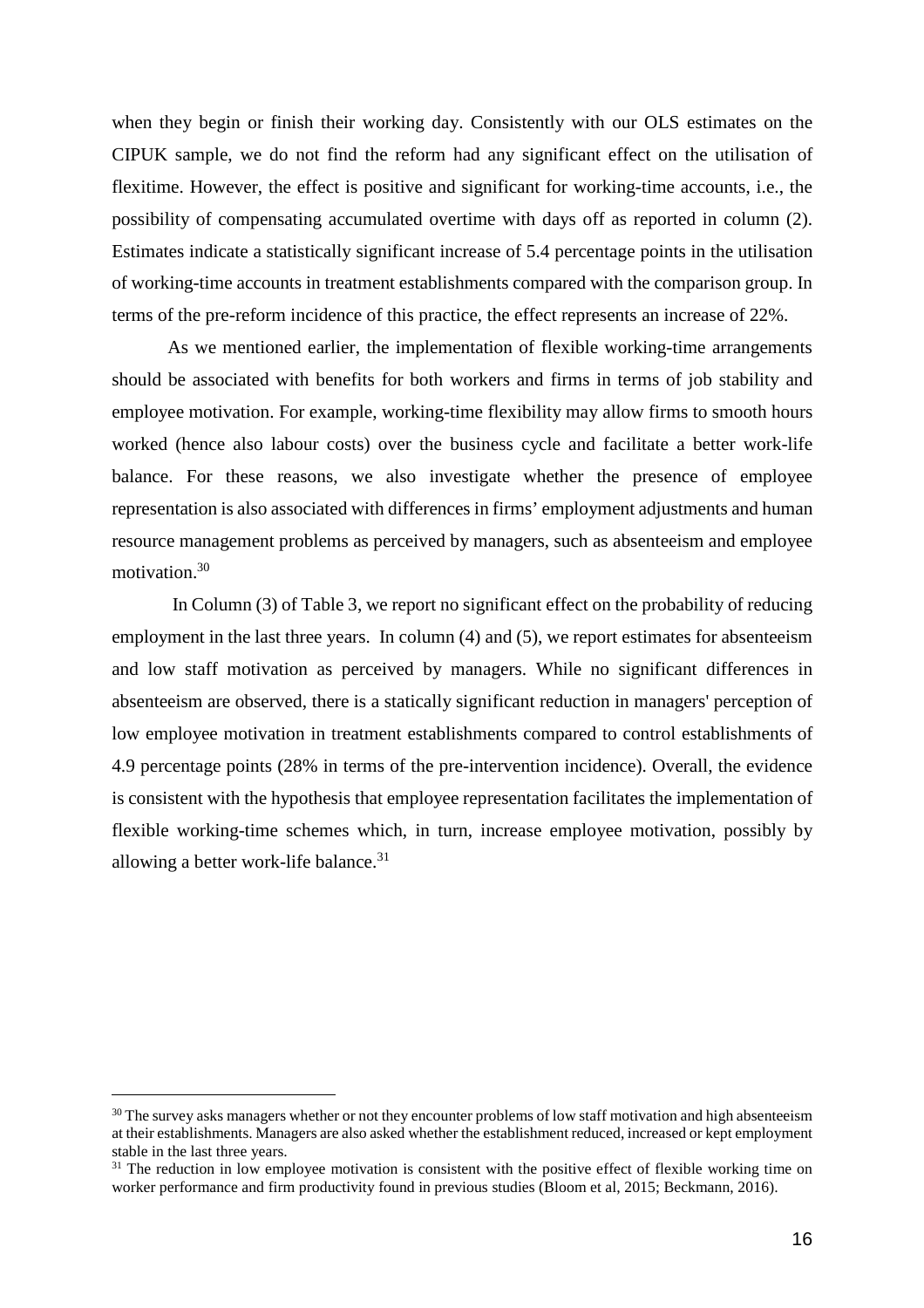### TABLE 3

## DIFFERENCE-IN-DIFFERENCE ESTIMATES. UTILISATION OF FLEXIBLE WORKING-TIME ARRANGEMENTS AND OTHER RESPONSES

|                               | Treatment: 50 <<<<100                     |           |                                      |                         |                                  |  |  |  |
|-------------------------------|-------------------------------------------|-----------|--------------------------------------|-------------------------|----------------------------------|--|--|--|
|                               |                                           |           |                                      | Control: 10 << 50       |                                  |  |  |  |
|                               | (1)                                       | (2)       | (3)                                  | (4)                     | (5)                              |  |  |  |
|                               | Working-<br>Flexitime<br>time<br>accounts |           | Decreased<br>employment<br>2010-2013 | Absenteeism<br>Problems | Low staff motivation<br>Problems |  |  |  |
| Treatment*Post-reform         | 0.012                                     | $0.054**$ | 0.044                                | $-0.031$                | $-0.049**$                       |  |  |  |
|                               | (0.033)                                   | (0.026)   | (0.027)                              | (0.024)                 | (0.025)                          |  |  |  |
| Treatment                     | $-0.032$                                  | $-0.042*$ | $-0.035$                             | $0.065***$              | $0.067***$                       |  |  |  |
|                               | (0.028)                                   | (0.021)   | (0.022)                              | (0.021)                 | (0.021)                          |  |  |  |
| Year fixed effects            | Yes                                       | Yes       | Yes                                  | Yes                     | Yes                              |  |  |  |
| Establishment level controls  | Yes                                       | Yes       | Yes                                  | Yes                     | Yes                              |  |  |  |
| Industry fixed effects        | Yes                                       | Yes       | Yes                                  | Yes                     | Yes                              |  |  |  |
| Country fixed effects         | Yes                                       | Yes       | Yes                                  | Yes                     | Yes                              |  |  |  |
| Country-specific time trends  | Yes                                       | Yes       | Yes                                  | Yes                     | Yes                              |  |  |  |
| Industry-specific time trends | Yes                                       | Yes       | Yes                                  | Yes                     | Yes                              |  |  |  |
| Observations                  | 6,300                                     | 6,300     | 6,300                                | 6,300                   | 6,300                            |  |  |  |
| R-squared                     | 0.084                                     | 0.217     | 0.093                                | 0.035                   | 0.046                            |  |  |  |

*Notes:* Difference-in-differences regressions comparing treatment (50-99 employees) and control (10-49 employees) establishments. Estimates based on repeated cross-section establishment data from the European Company Survey 2004, 2009, 2013 (Cyprus, Ireland, Poland, and the UK). The Post-reform variable equals 1 for years 2009 and 2013 and 0 otherwise. The coefficients correspond to the regression in Equation 1 estimated as a Linear Probability Model. Establishment level controls include: economic situation of the establishment as perceived by the manager, 6 industry dummies (Manufacturing, Construction, Commerce & Hospitality, Transport, Financial Services and Services), 4 country dummies, share of female employees, share of part-time and skilled workers. Robust standard errors in parentheses. \*\*\* p<0.01, \*\* p<0.05, \* p<0.1

### **V. HETEROGENEOUS EFFECTS: LOCAL WAGE-BARGAINING AND WORKFORCE COMPOSITION**

The analysis presented above suggests that the Directive significantly boosted the presence of employee representation structures and working time flexibility schemes in affected establishments. In this section, we focus on the arrangements clearly associated with the reform—working-time accounts, and allow for potential heterogeneous effects of the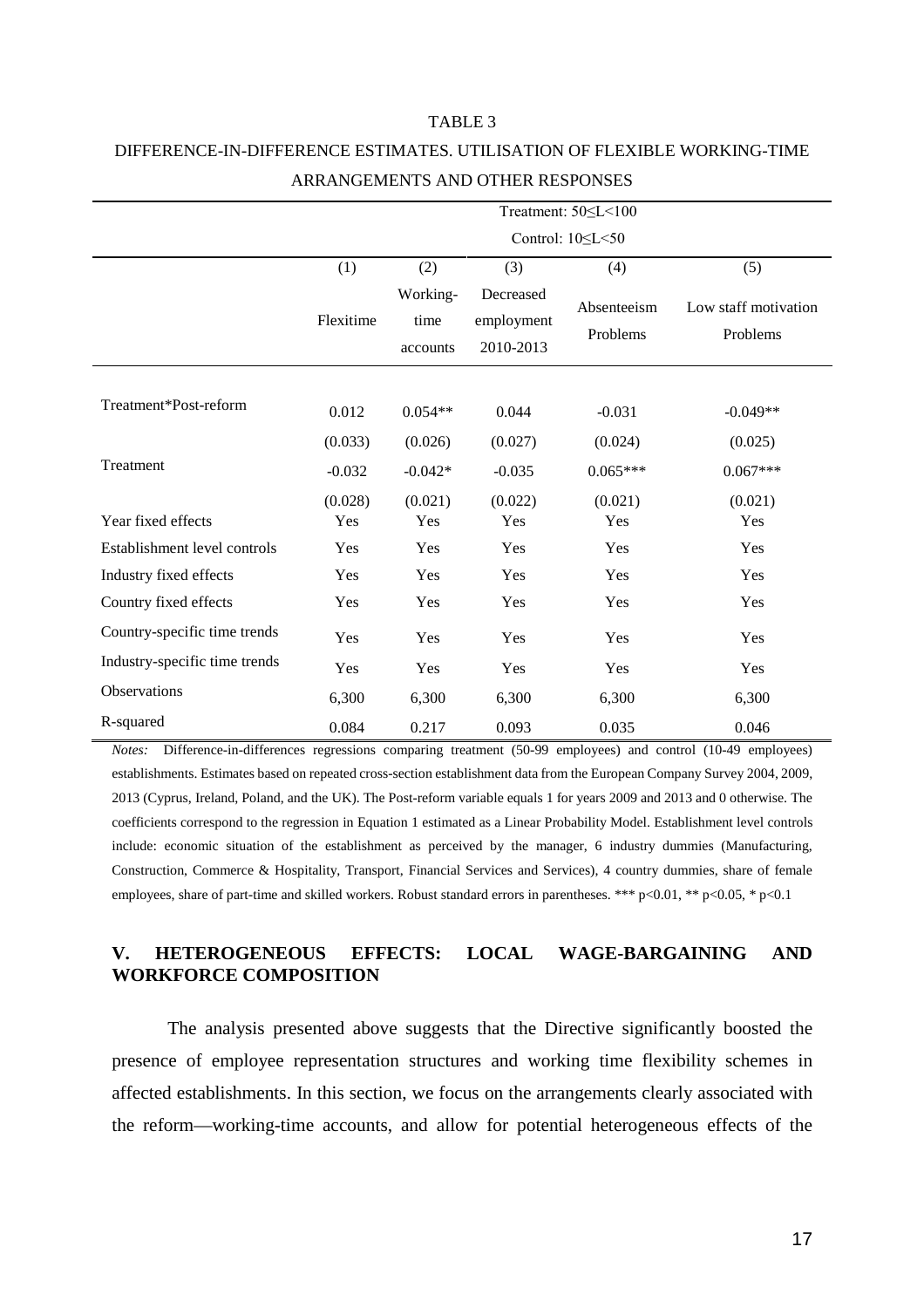reform across establishments with different characteristics. We perform additional differencein-difference estimates, but restricting the sample in convenient ways as explained below.

First, we consider the interplay between shop-floor representation and wage-setting institutions. It has been argued that by giving workers more power in enterprises employee voice would affect both the size and the distribution of the joint organizational surplus. In addition, employee representation structures may work better in situations where pay is determined outside the enterprise, as for example with industry-level collective bargaining. This separation decouples the factors that affect the division of the surplus from those that affect its size, which limits the scope for rent-seeking activities in negotiations over surplus distribution (Freeman and Lazear, 1995). Based on a compensating differentials framework, one may argue that the wage rate determined at the establishment level implicitly takes into account workers' preferences for different workplace amenities, including flexible working time. By contrast, when wages are negotiated at the industry-level, one would expect a shift in the local bargaining agenda towards issues such as fringe benefits and working conditions. Local management may also be keen on negotiating some local arrangements if pay is determined at a different level. Therefore, we hypothesise that employee representation at the enterprise level promotes working-time flexibility arrangements, particularly in settings in which wages are negotiated at the sectoral rather than at the company level. In columns 1-2 of Table 4, we present difference-in-difference estimates of the effects of the reform separately for establishments with and without local pay bargaining. As expected, the greater utilisation of working-time accounts found for the establishments covered by the reform is driven by those in which no local wage negotiations take place.

Next, we investigate the potential heterogeneous effects of the presence of employee representation on the adoption of working-time accounts depending on the gender and skills composition of the workforce.<sup>32</sup> As women still disproportionally face the double burden of market and household work, they may demand working time flexibility more strongly, or may be thought to do so by the local unions and management. It is then natural to think that employee representation structures may serve to aggregate and communicate such preferences to management more effectively if the proportion of women among employees is sufficiently high (Heywood and Jirjahn, 2009).

 $32$  As the workforce composition might be endogenous, one should interpret these results cautiously.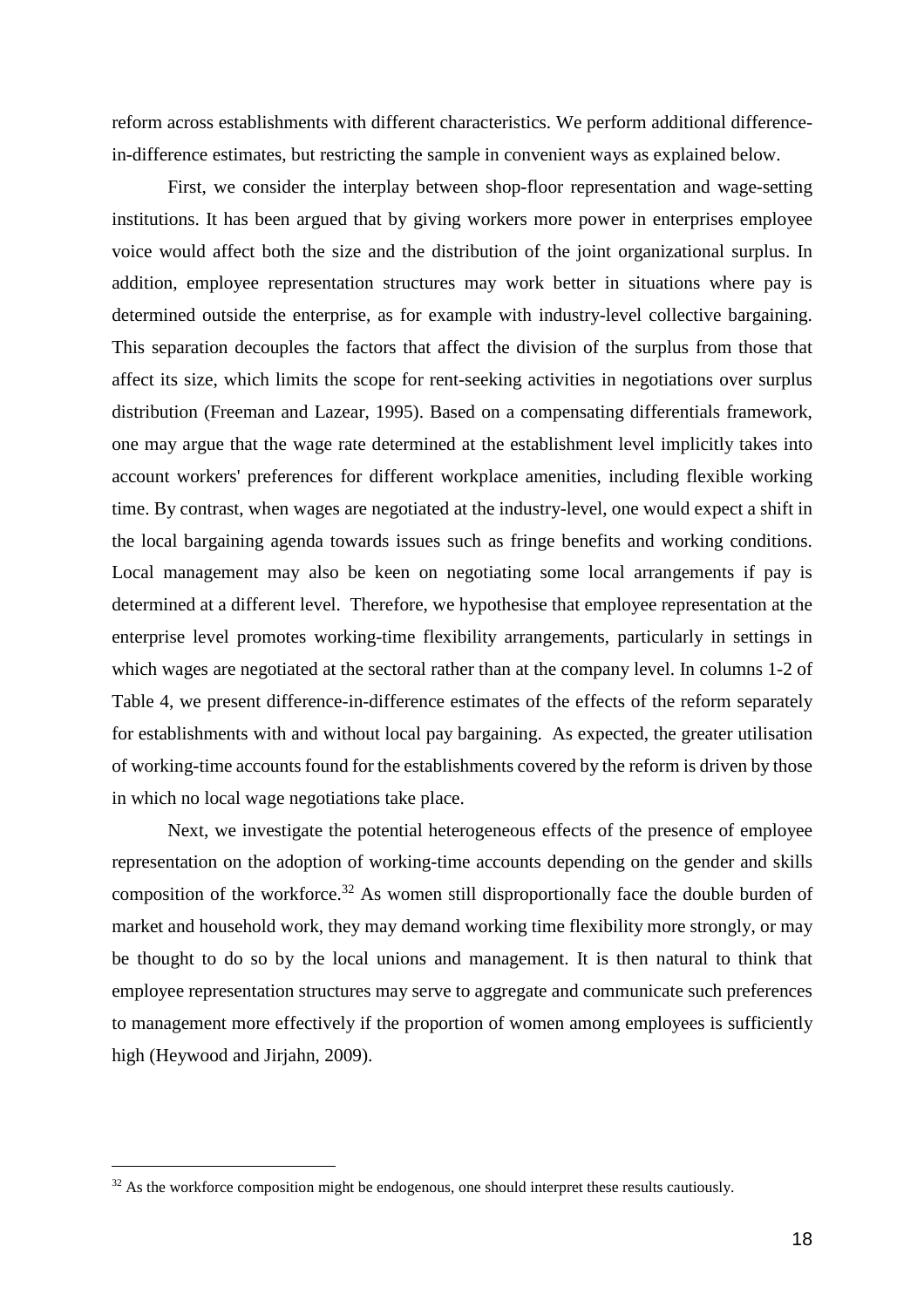#### TABLE 4

|                               | (1)<br>(2)            |                | (3)     | (4)      | (5)        | (6)        |
|-------------------------------|-----------------------|----------------|---------|----------|------------|------------|
|                               | Local wage-bargaining |                |         | % Female |            | % Skilled  |
|                               | Yes                   | N <sub>0</sub> | Low     | High     | Low        | High       |
| Treatment*Post-reform         | $-0.048$              | $0.060*$       | 0.005   | $0.094*$ | $0.059*$   | 0.020      |
|                               | (0.059)               | (0.035)        | (0.037) | (0.051)  | (0.033)    | (0.054)    |
| Year fixed effects            | Yes                   | Yes            | Yes     | Yes      | Yes        | Yes        |
| Establishment level controls  | Yes                   | Yes            | Yes     | Yes      | <b>Yes</b> | <b>Yes</b> |
| Industry fixed effects        | <b>Yes</b>            | Yes            | Yes     | Yes      | Yes        | <b>Yes</b> |
| Country fixed effects         | Yes                   | Yes            | Yes     | Yes      | Yes        | Yes        |
| Country-specific time trends  | Yes                   | Yes            | Yes     | Yes      | <b>Yes</b> | <b>Yes</b> |
| Industry-specific time trends | Yes                   | Yes            | Yes     | Yes      | Yes        | Yes        |
| <b>Observations</b>           | 830                   | 3,061          | 3,538   | 1,641    | 4,182      | 1,569      |
| R-squared                     | 0.133                 | 0.062          | 0.237   | 0.210    | 0.232      | 0.182      |

### HETEROGENEOUS TREATMENT EFFECTS. UTILISATION OF WORKING TIME **ACCOUNTS**

*Notes:* Difference-in-differences regressions comparing treatment (50-99 employees) and control (10-49 employees) establishments. Estimates based on repeated cross-section establishment data from the European Company Survey 2004, 2009, 2013 (Cyprus, Ireland, Poland, and the UK). The Post-reform variable equals 1 for years 2009 and 2013 and 0 otherwise. High % female: the establishment's workforce comprises more than 60% of women. Low % female: the establishment's workforce comprises less than 40% of women. High % skilled: more than 60% of the establishment's employees have a university degree. Low % skilled: less than 40% of the establishment's employees have a university degree. The coefficients correspond to the regression in Equation 1 estimated as a Linear Probability Model. Establishment-level controls include: economic situation of the establishment as perceived by the manager, 6 industry dummies (Manufacturing, Construction, Commerce & Hospitality, Transport, Financial Services and Services), 4 country dummies, share of female employees, share of part-time and skilled workers. Robust standard errors in parentheses. \*\*\*  $p<0.01$ , \*\*  $p<0.05$ , \*  $p<0.1$ 

It has also been argued that the role of employee representation would be particularly relevant in firms that need to rely heavily on human capital investments (Aoki, 1984; Gregoric et al, 2014).<sup>33</sup> Such investments can be highly firm-specific, making employees vulnerable to ex-post expropriation. We conjecture that the presence of employee representation fosters the provision of working-time flexibility schemes particularly in firms with a high share of skilled workers.

<sup>&</sup>lt;sup>33</sup> Bloom et al (2010) find that the shares of both female and skilled workers are positively correlated with the adoption of family-friendly workplace practices.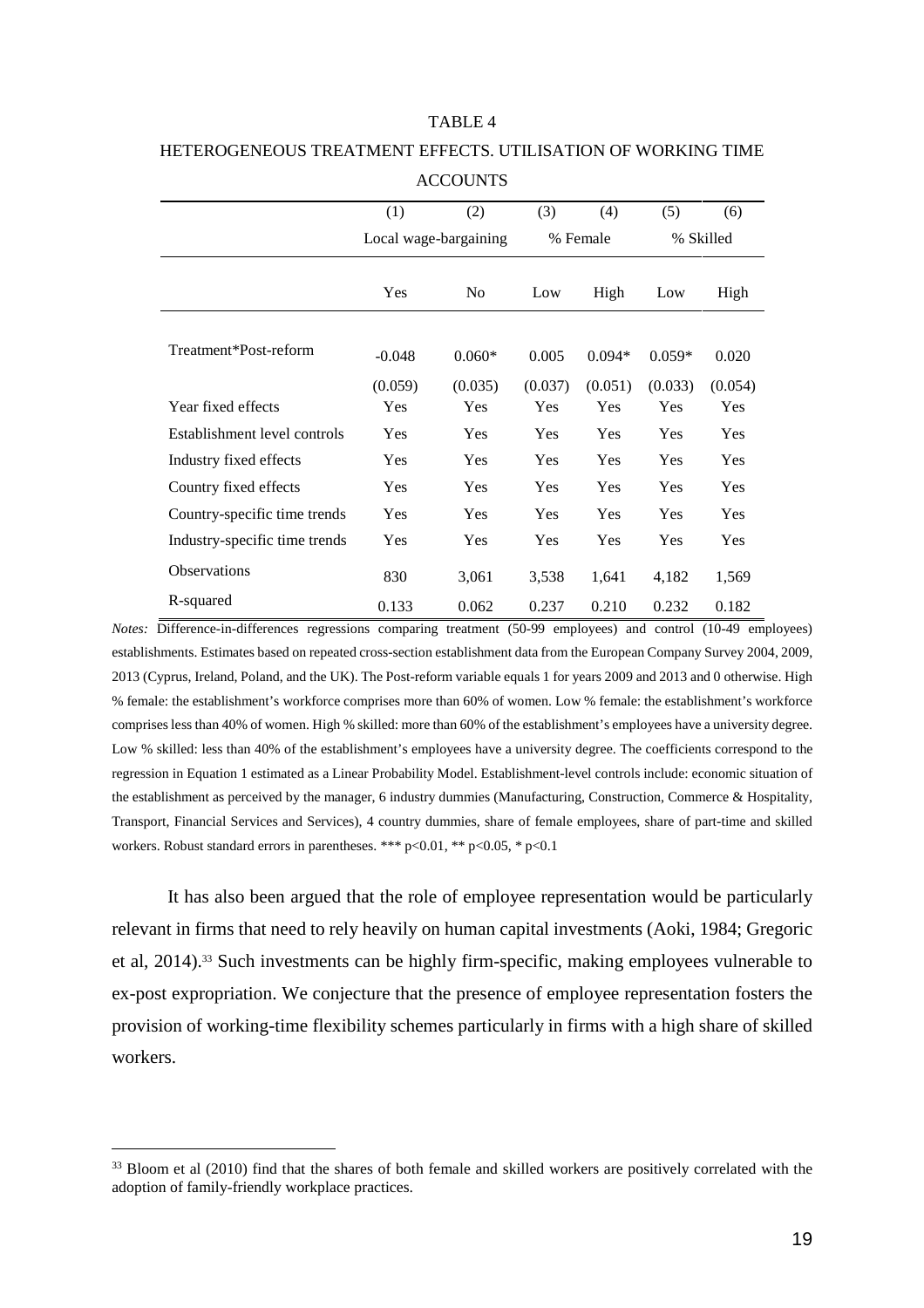In order to examine these issues, we split the sample between establishments with high and low proportions of women and with high and low shares of skilled employees.<sup>34</sup> Results from these additional exercises are reported in Columns 3-6 of Table 4. The greater use of flexible working-time accounts found for eligible establishments seems to be driven by establishments with a high proportion of female workers. When the sample is split according to the incidence of skilled workers, we find a positive and significant effect of employee representation on the use of working-time accounts only for establishments with a low fraction of skilled workers. A possible interpretation is that the need to respond to fluctuations in demand is stronger in operations relying on less skilled workers. Incomplete contracting problems associated with the utilisation of flexible working time arrangements might also be less severe in the case of skilled workers executing non-routine tasks. It has been argued that flexible working time might be difficult to implement in the case of production workers and in teamwork environments (Beckmann, 2016). We find that employee representation seems to facilitate the use of working-time accounts in such contexts.

### **VI. IDENTIFICATION ASSUMPTIONS AND FURTHER ROBUSTNESS CHECKS**

As shown in Table 2 above, the Directive provides quasi-experimental variation in the presence of employee representation around the threshold of 50 employees stipulated in the Directive. This feature is at the heart of our identification strategy. In this section, we further investigate the validity of our identification strategy.

*A. Placebo tests: false employment thresholds and pre-post policy period*. In Table 5 we report the results from a series of placebo tests in which we change the definition of both treatment and control groups and pre-post intervention periods. For instance, in column (3) we report the results from a falsification test in which we arbitrarily place the employment threshold at 250 employees. In this case, treatment establishments are those employing 250- 399 employees and control establishments those with 150-249 employees. In principle, one would not expect to see the Directive to have any effect on employee representation in this part of the establishment size distribution. As we can see, the estimate of *β,* the coefficient of the

<sup>&</sup>lt;sup>34</sup> Skilled workers are measured as those having a university degree. Establishments with a low incidence of women are defined as those in which female workers represent less than 40% of the workforce. Establishments with high female incidence are defined as those in which female workers represent more than 60% of the workforce. We classify establishments according to the share of skilled workers in a similar manner.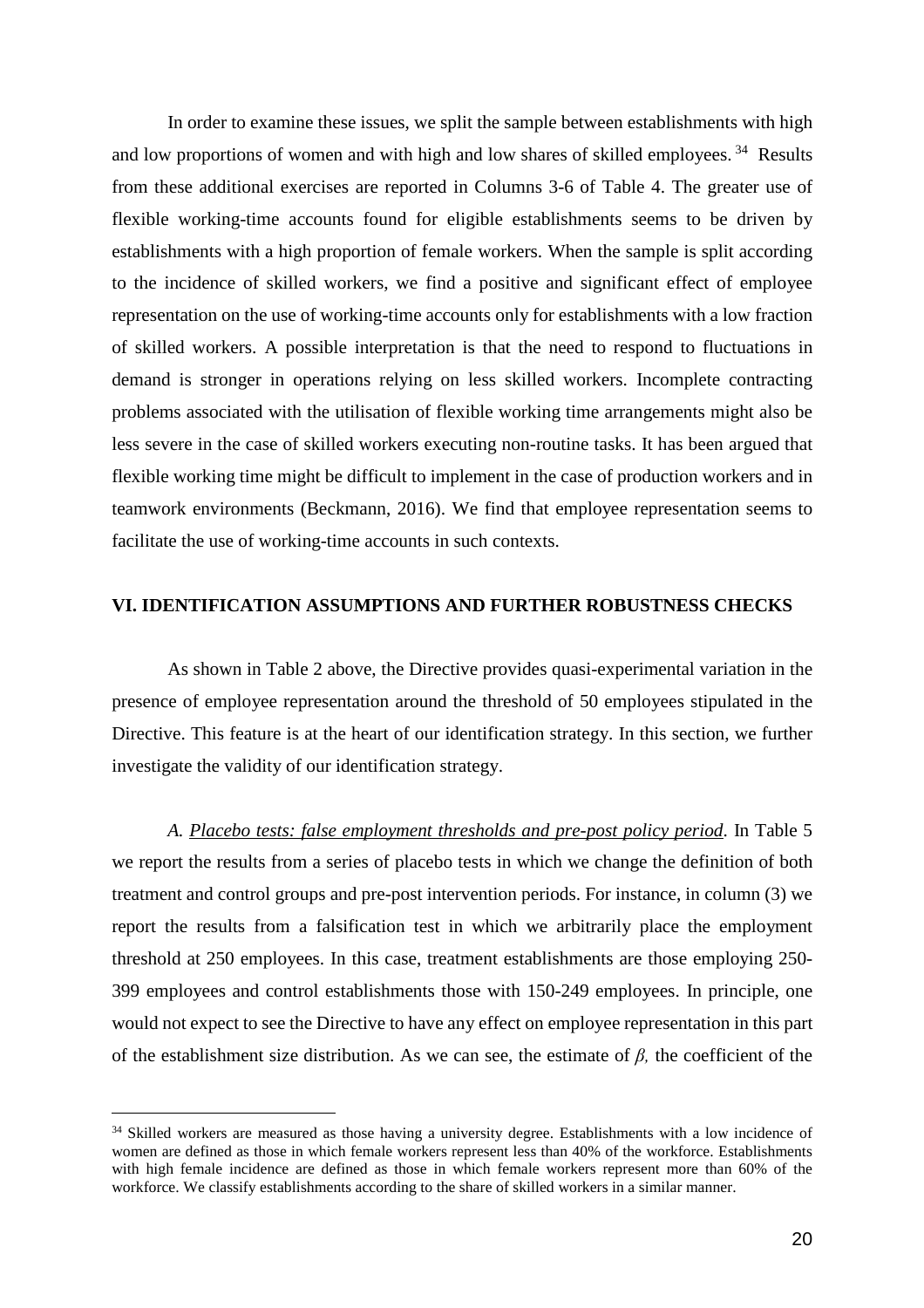Treatment\*Post-reform variable, is not statistically significant in this case. Using alternative false employment thresholds (100 and 150 employees respectively for results reported in columns (1) and (2) of Table 5) leads to similar conclusions. Finally, in column (4) we assume 2009 and 2013 as the pre- and post-intervention periods respectively. The estimate for coefficient  $\beta$  is also not significant in this case.

|                               | Placebo tests         |                                             |                        |                  |  |  |  |  |  |  |
|-------------------------------|-----------------------|---------------------------------------------|------------------------|------------------|--|--|--|--|--|--|
|                               |                       | (False groups/False pre-post policy period) |                        |                  |  |  |  |  |  |  |
|                               | (1)                   | (2)                                         | (3)                    | (4)              |  |  |  |  |  |  |
|                               | $T:100 \le L < 150$   | $T: 150 \le L \le 250$                      | T: $250 \le L \le 400$ | Pre-policy:2009  |  |  |  |  |  |  |
|                               | $C: 50 \le L \le 100$ | $C: 50 \le L < 150$                         | C: $150 \le L \le 250$ | Post-policy:2013 |  |  |  |  |  |  |
|                               |                       |                                             |                        |                  |  |  |  |  |  |  |
| Treatment*Post-reform         | $-0.060$              | $-0.064$                                    | $-0.041$               | $-0.044$         |  |  |  |  |  |  |
|                               | (0.052)               | (0.049)                                     | (0.064)                | (0.033)          |  |  |  |  |  |  |
| Year fixed effects            | Yes                   | Yes                                         | Yes                    | Yes              |  |  |  |  |  |  |
| Establishment level controls  | Yes                   | Yes                                         | Yes                    | Yes              |  |  |  |  |  |  |
| Industry fixed effects        | Yes                   | Yes                                         | Yes                    | Yes              |  |  |  |  |  |  |
| Country fixed effects         | Yes                   | Yes                                         | Yes                    | Yes              |  |  |  |  |  |  |
| Country-specific time trends  | Yes                   | Yes                                         | Yes                    | Yes              |  |  |  |  |  |  |
| Industry-specific time trends | Yes                   | Yes                                         | Yes                    | Yes              |  |  |  |  |  |  |
| <b>Observations</b>           | 2,008                 | 2,670                                       | 1,241                  | 4,538            |  |  |  |  |  |  |
| R-squared                     | 0.108                 | 0.115                                       | 0.093                  | 0.095            |  |  |  |  |  |  |

TABLE 5 PLACEBO TESTS. PRESENCE OF EMPLOYEE REPRESENTATION STRUCTURE

*Notes:* Placebo tests: difference-in-differences regressions comparing false treatment and control establishments. Estimates based on repeated cross-section establishment data from the European Company Survey 2004, 2009, 2013 (Cyprus, Ireland, Poland, and the UK). The Post-reform variable equals 1 for years 2009 and 2013 and 0 otherwise. In column (4), post-reform equals1 for 2013 and 0 for 2009. The coefficients correspond to the regression in Equation 1 estimated as a Linear Probability Model. Establishment level controls include: economic situation of the establishment as perceived by the manager, 6 industry dummies (Manufacturing, Construction, Commerce & Hospitality, Transport, Financial Services and Services), 4 country dummies, share of female employees, share of part-time and skilled workers. Robust standard errors in parentheses. \*\*\* p<0.01, \*\* p<0.05, \* p<0.1

*B. Countries not affected by the Directive.* We report the results from an additional placebo test in which we repeat our previous estimations but restrict the sample to the group of countries (Austria, France, Netherlands, Germany, Portugal, and Slovenia) in which the Directive has not had any effect on national legislation and practices (see, for instance, Carley and Hall, 2009). The reliability of our identification strategy would be called into question if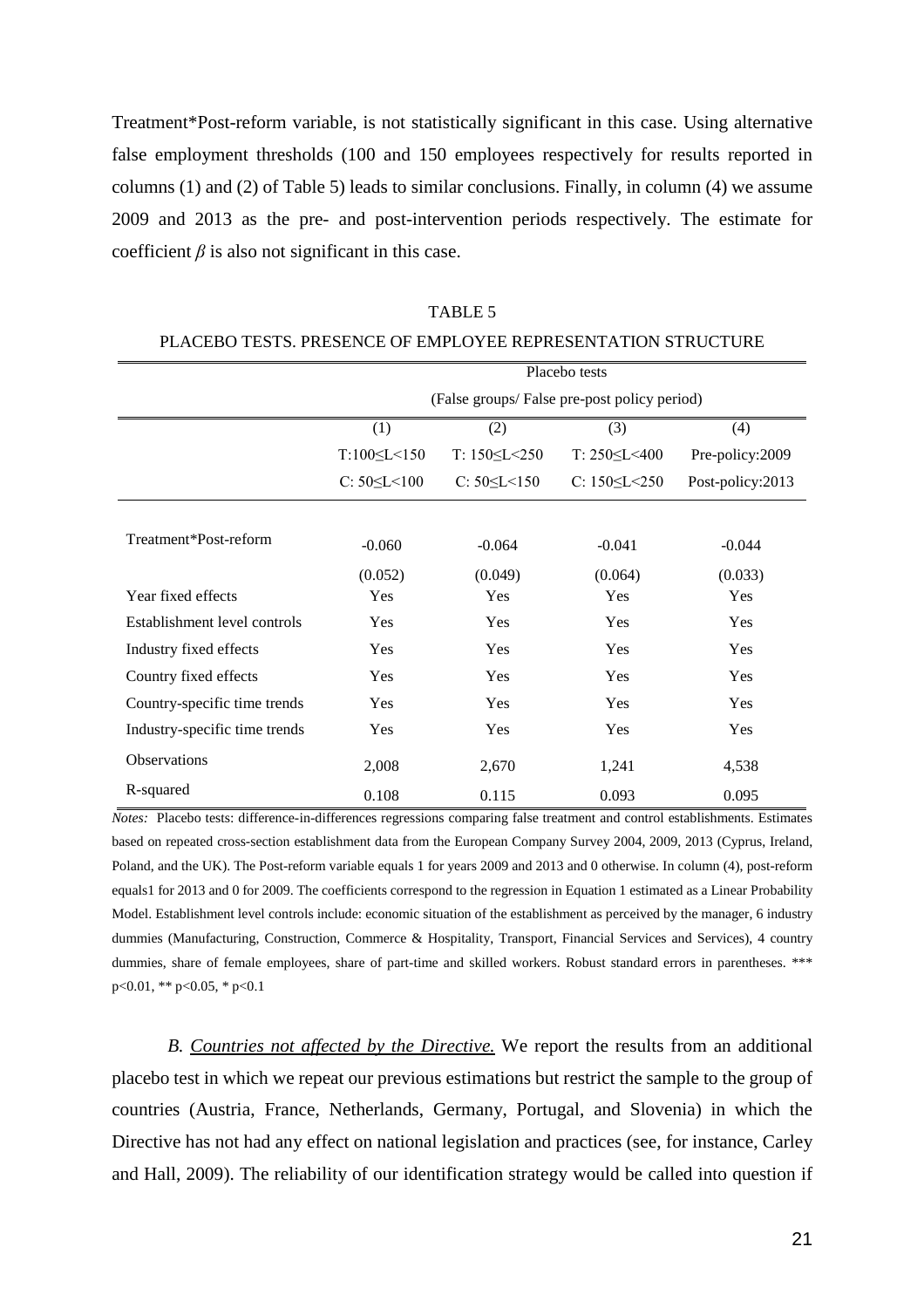we found a positive treatment effect on employee representation and the use of working-time accounts for this group of countries. However, this is not the case. When the analysis is restricted to non-affected countries, we observe a statistically significant decrease in the presence of employee representation structures (column 1 of Table 6) in treatment establishments in relation to the control group (i.e., just the opposite to the effect we obtained for countries affected by the Directive) and no effect on working-time accounts (column 2). This reinforces the validity of our initial choice of countries truly affected by the Directive.

*C. Group compositional changes.* Our third set of robustness checks concern the assumption that treatment and control groups do not change their composition before and after the transposition of the Directive. Some compositional changes affect our subsamples (see Table A2 in the Appendix, last column). Those changes are not substantial but could be a concern. For example, there are some minor but significant changes in the industry composition and perceived economic situation in the two groups of establishments. To provide evidence that the results are not confounded with such compositional changes, we re-estimate equation (1) including interaction terms between the treatment indicator and the full set of covariates in order to allow control variables to enter the equation separately for treatment and control establishments. The results presented in columns 3 and 4 of Table 6 indicate that the main estimates are robust to this modification. We run another specification test in which we include interactions of all covariates with the post-reform indicator to investigate if other control variables could explain the differences in responses regarding working-time accounts between treatment and control establishments after the transposition of the Directive. The results appearing in columns 5 and 6 of Table 6 indicate that our main findings are also robust to the inclusion of these additional controls.

*D. Exclusion of small establishments from the control group.* Unfortunately, data restrictions forced us to define treatment and control establishments using broad size intervals (50-99 vs. 10-49 employees). One could argue that such size bands are not narrow enough to rule out the effect of differences in the size of establishments between the two groups independently of the reform. It is possible, however, to restrict the presence of small firms in the control group by excluding establishment employing 10-19 employees from the estimation. These additional estimates are reported in columns 7 and 8 of Table 6 and confirm our results once again: our main findings are also robust to this modification.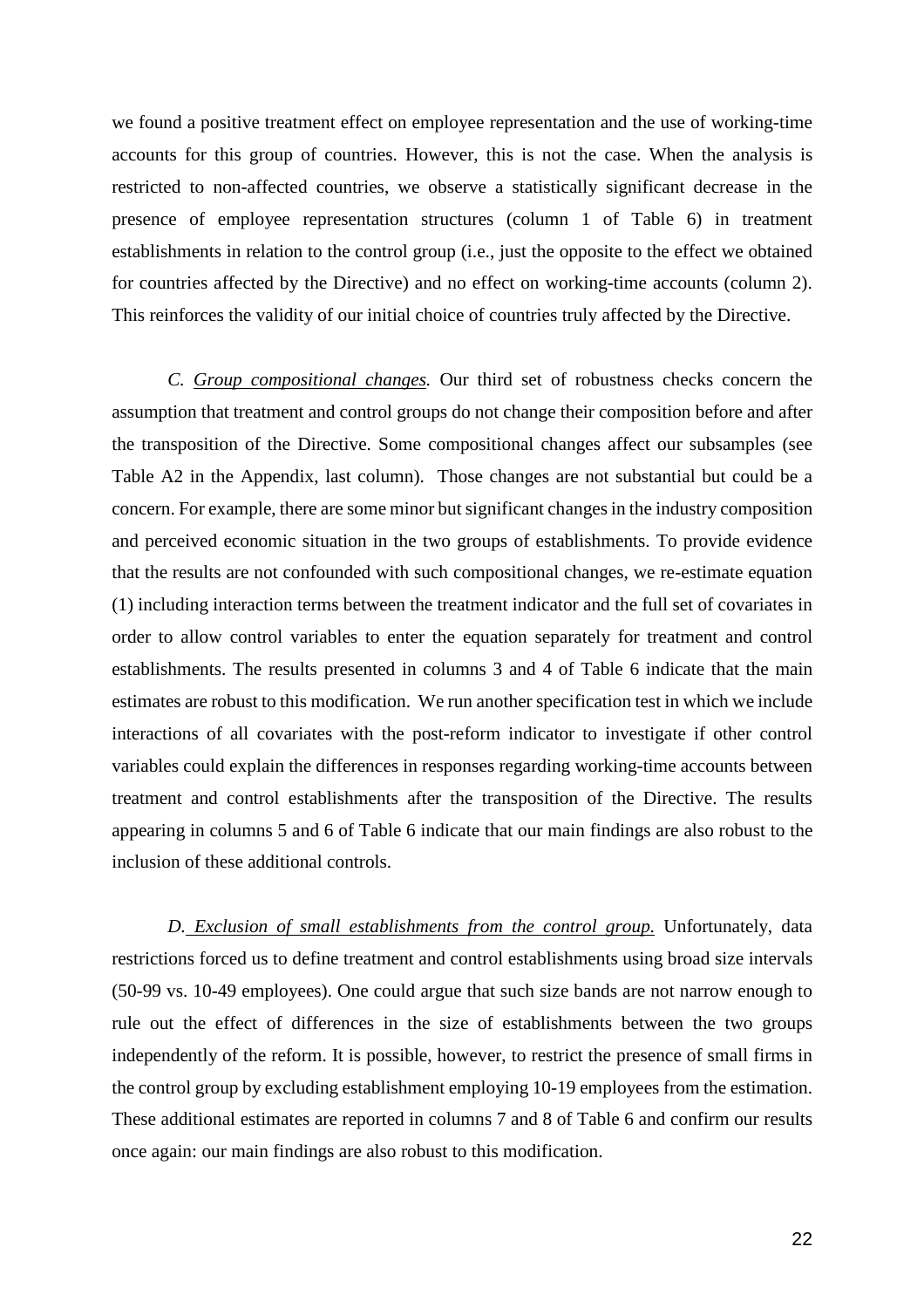## ROBUSTNESS CHECKS: PRESENCE OF EMPLOYEE REPRESENTATION STRUCTURE AND UTILISATION OF WORKING TIME ACCOUNTS

TABLE 6

|                               | Treatment: 50 < L < 100    |                              |                            |                          |                            |                          |                            |                          |
|-------------------------------|----------------------------|------------------------------|----------------------------|--------------------------|----------------------------|--------------------------|----------------------------|--------------------------|
|                               |                            |                              | Control: $20 \le L \le 50$ |                          |                            |                          |                            |                          |
|                               | (1)                        | (7)                          | (8)                        |                          |                            |                          |                            |                          |
|                               | Employee<br>representation | Working-<br>time<br>accounts | Employee<br>representation | Working-time<br>accounts | Employee<br>representation | Working-time<br>accounts | Employee<br>representation | Working-time<br>accounts |
| Treatment*Post-reform         | $-0.075***$                | $-0.009$                     | $0.085***$                 | $0.072***$               | $0.069**$                  | $0.055**$                | $0.062**$                  | $0.054*$                 |
|                               | (0.021)                    | (0.021)                      | (0.029)                    | (0.028)                  | (0.028)                    | (0.026)                  | (0.031)                    | (0.029)                  |
| Year fixed effects            | Yes                        | Yes                          | Yes                        | Yes                      | Yes                        | Yes                      | Yes                        | Yes                      |
| Establishment level controls  | Yes                        | Yes                          | Yes                        | Yes                      | Yes                        | Yes                      | Yes                        | Yes                      |
| Industry fixed effects        | Yes                        | Yes                          | Yes                        | Yes                      | Yes                        | Yes                      | Yes                        | Yes                      |
| Country fixed effects         | Yes                        | Yes                          | Yes                        | Yes                      | Yes                        | Yes                      | Yes                        | Yes                      |
| Country-specific time trends  | Yes                        | Yes                          | Yes                        | Yes                      | Yes                        | Yes                      | Yes                        | Yes                      |
| Industry-specific time trends | Yes                        | Yes                          | Yes                        | Yes                      | Yes                        | Yes                      | Yes                        | Yes                      |
| <b>Observations</b>           | 11,184                     | 11,184                       | 6,300                      | 6,300                    | 6,300                      | 6,300                    | 3837                       | 3837                     |
| R-squared                     | 0.233                      | 0.308                        | 0.089                      | 0.214                    | 0.090                      | 0.216                    | 0.082                      | 0.236                    |

*Notes:* The sample is restricted to establishments employing between 10 and 99 employees. The data corresponds to the European Company Survey 2004, 2009, 2013. Estimates reported in Column (1) and (2) are restricted to countries not affected by the directive (Austria, France, Netherlands, Germany, Portugal, and Slovenia). Estimates reported in Column (3) and (4) are restricted to affected countries and include a full set of interactions between the treatment indicator and the covariates. Estimates reported in Column (5) and (6) are restricted to affected countries and include a full set of interactions between the post-policy indicator and the covariates. Estimates reported in Column (7) and (8) exclude establishments employing 10-19 employees from the control group. The Treatment variable equals 1 if the establishment has between 50 and 100 employees and 0 otherwise. The Post-reform variable equals 1 for years 2009 and 2013 and 0 otherwise. The coefficients correspond to the regression in Equation 1 estimated as a Linear Probability Model. Establishment level controls include: economic situation of the establishment as perceived by the manager, 6 industry dummies (Manufacturing, Construction, Commerce & Hospitality, Transport, Financial Services and Services), 4 country dummies, share of female employees, share of part-time. Robust standard errors in parentheses. \*\*\* p<0.01, \*\* p<0.05, \* p<0.1

*E. Contemporary reforms.* During the period covered in this study, policy activity in most areas of labour market reform was intense in many European countries, particularly after the 2008 crisis. Reforms were more frequent in countries with a poor labour market performance (Turrini et al, 2014). This raises the concern that other reforms implemented contemporaneously with the Directive may have had a confounding effect. To address this problem, our preferred estimates control for country and industry-specific time trends, which should capture the effects of other changes in public policy, including changes in institutions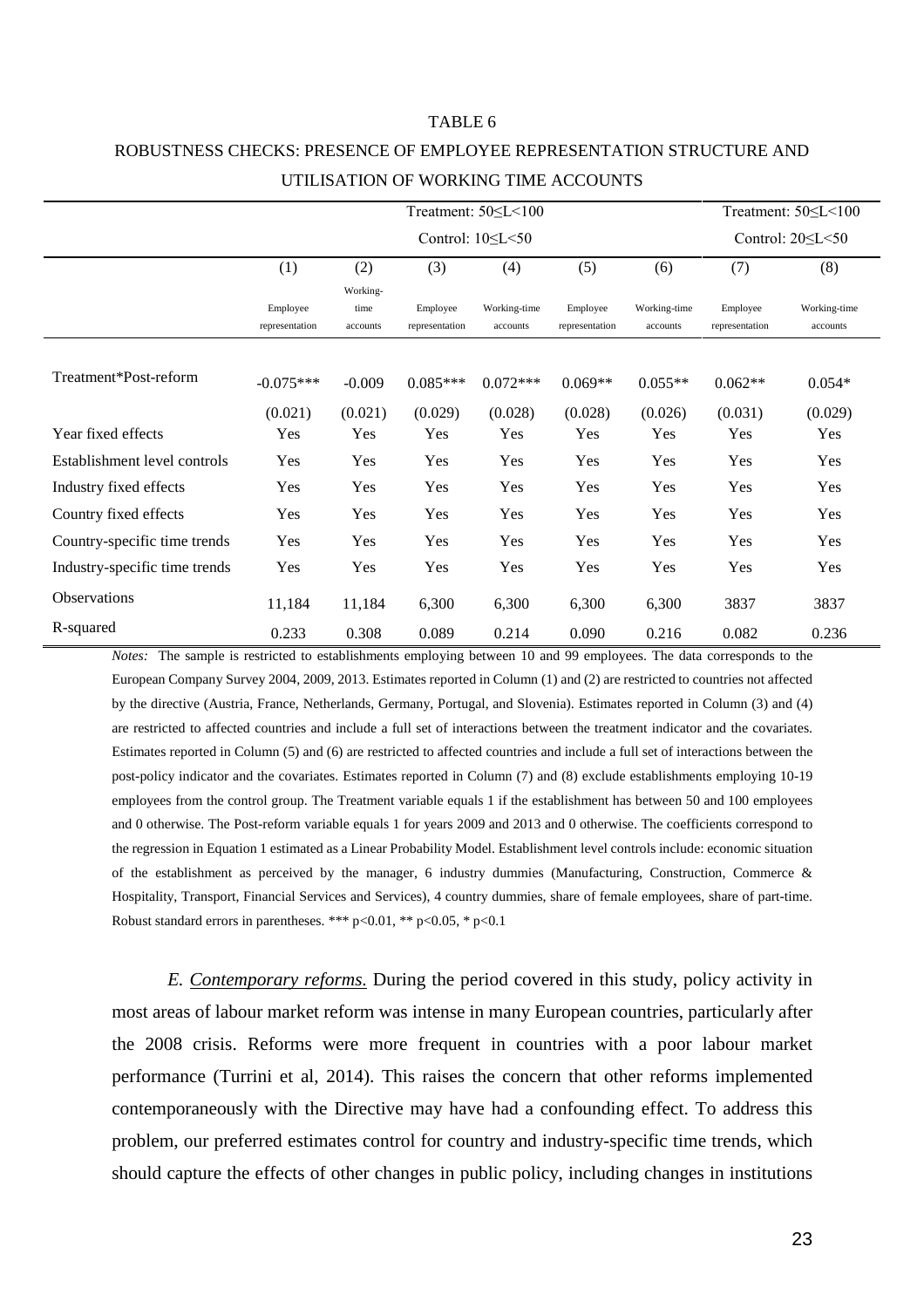and regulations. In addition, we use the European Commisssion's LABREF descriptive database that records labour market and welfare policy measures introduced in EU member states (EU-27) over the 2000-2013 period.<sup>35</sup> The database comprises information on enacted legislation (approved by Parliament), as well as executive or administrative acts, court rulings or agreements, including changes in the implementation of a previously adopted reform. Policy measures are organised into 49 policy fields and further grouped in 9 broad policy domains (Turrini et al, 2014). For the four countries affected by the directive, we track all the policy measures adopted in the domain "Working time-working time management" (8.40) over the 2004-2013 period. We do not identify any relevant policy change related to flexible working time.

*F. Pre-intervention trends in the utilisation of flexible working-time schemes.* Our difference-in-difference estimates would be biased if treatment and control establishments experienced different underlying trends in the utilisation of flexible working-time arrangements. In such a case, our results might simply reflect long-run differential trends between both groups. Unfortunately, we cannot rely on the ECS to study pre-reform trends as the survey was conducted for the first time in 2004. Instead, we exploit individual-level data from the European Working Conditions Survey (EWCS). We compute three indicators of flexible working-time schemes in a consistent manner for the four countries affected using two waves of that survey before the transposition of the directive (EWCS 2000 and 2005). Our indicators include the incidence of flexible workday start and finish times (flexitime), working hours that vary on a daily basis, and variable working hours on a weekly basis.<sup>36</sup> We also consider the proportion of individuals not satisfied with their current job as a crude proxy for the staff motivation indicator available in the ECS. We run a series of pseudo-experiments where we fictitiously assume that the transposition of the Directive took place in 2005 (postreform period), taking 2000 as the pre-reform period. According to estimates reported in Table 7, there are no significant differences in the utilisation of flexible working schemes or job satisfaction between individuals employed in treatment (50-99 employees) and control establishments (10-49 employees) in a period in which the Directive was not in place.<sup>37</sup> This

<sup>35</sup> LABREF database, DG EMPL, European Commission, accessible at: https://webgate.ec.europa.eu/labref/public/

<sup>&</sup>lt;sup>36</sup> These indicators intend to mimic those computed using the ECS but they are slightly different as the wording of the relevant questions differs between the two surveys.

<sup>&</sup>lt;sup>37</sup> In Cyprus the directive took effect from 8 July 2005, but excluding Cyprus from estimates reported in Table 7 does not alter the conclusion.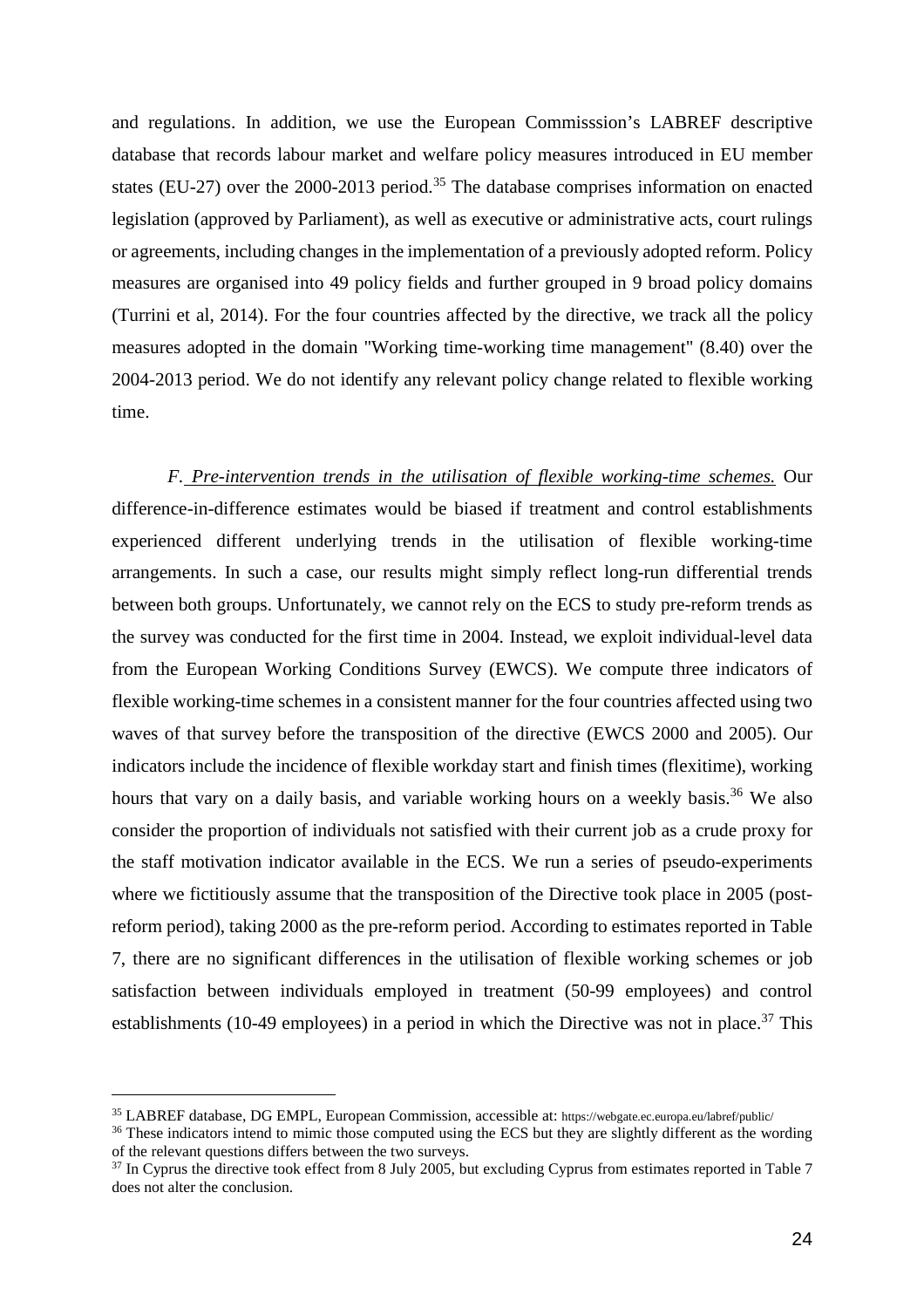is consistent with the transposition of the Directive being the factor that caused the utilisation of flexible working-time schemes to increase in treatment establishments.

|                          |                | Variable  | Variable       |            |                     | Variable  | Variable  |            |
|--------------------------|----------------|-----------|----------------|------------|---------------------|-----------|-----------|------------|
|                          |                | working   | working        |            |                     | working   | working   |            |
|                          |                | hours per | hours per      | <b>Not</b> |                     | hours per | hours per | <b>Not</b> |
|                          | Flexitime      | week      | day            |            | satisfied Flexitime | week      | day       | satisfied  |
|                          |                |           |                |            |                     |           |           |            |
| Treatment*Post-reform    | $-0.036$       | $-0.040$  | $-0.026$       | 0.019      | 0.015               | $-0.002$  | $-0.019$  | 0.006      |
|                          | (0.070)        | (0.057)   | (0.070)        | (0.049)    | (0.070)             | (0.058)   | (0.071)   | (0.051)    |
| Treatment                | 0.038          | 0.028     | $-0.018$       | $-0.001$   | 0.028               | 0.004     | $-0.014$  | $-0.005$   |
|                          | (0.049)        | (0.042)   | (0.051)        | (0.030)    | (0.050)             | (0.042)   | (0.051)   | (0.033)    |
| Post-reform              | $0.060*$       | 0.015     | 0.009          | 0.032      | $0.114***$          | 0.028     | $0.072*$  | 0.022      |
|                          | (0.033)        | (0.028)   | (0.035)        | (0.023)    | (0.039)             | (0.033)   | (0.041)   | (0.029)    |
| Individual controls      | N <sub>o</sub> | No        | N <sub>0</sub> | No         | Yes                 | Yes       | Yes       | Yes        |
| Industry/Country effects | N <sub>o</sub> | No        | N <sub>o</sub> | No         | Yes                 | Yes       | Yes       | Yes        |
| <b>Observations</b>      | 1,351          | 1,351     | 1,350          | 1,362      | 1,236               | 1,235     | 1,233     | 1,244      |
| R-squared                | 0.004          | 0.001     | 0.001          | 0.003      | 0.113               | 0.054     | 0.086     | 0.032      |
|                          |                |           |                |            |                     |           |           |            |

TABLE 7

FALSIFICATION TESTS. INDIVIDUAL LEVEL DATA (EWCS 2000-2005).

*Notes:* The sample is restricted to individuals working at establishments employing between 10 and 99 employees (Cyprus, Ireland, Poland, and UK). The data corresponds to the European Working Condition Surveys 2000 and 2005. The Treatment variable equals 1 if the establishment in which the individual works has between 50 and 99 employees and 0 if it has 10-49 employees. The Post-reform variable equals 1 for the year 2005 and 0 for the year 2000. The coefficients correspond to the regression in Equation 1 estimated as a Linear Probability Model. Individual level controls include: female, part-time, age, 11 industry dummies, 4 country dummies. Robust standard errors in parentheses. \*\*\* p<0.01, \*\* p<0.05, \* p<0.1

*G. Endogenous sorting into treatment status*. Finally, an important remaining concern is that establishments may endogenously sort themselves into treatment status. For instance, forward-looking managers may reduce establishment employment growth deliberately in order to avoid being covered by the Directive. Indeed, previous evidence on the effect of sizecontingent regulations suggests there could be slower employment growth and a kink point in the cross-sectional firm size distribution just under the legal size threshold (Schivardi and Torrini, 2008, Garicano et al, 2013). Unfortunately, information on the entire establishment size distribution in the pre-policy period is not available. However, we have information on whether the establishment's employment decreased, stayed stable or increased in the preceding years for each ECS wave. Using the 2004 wave, we look at differences in three-year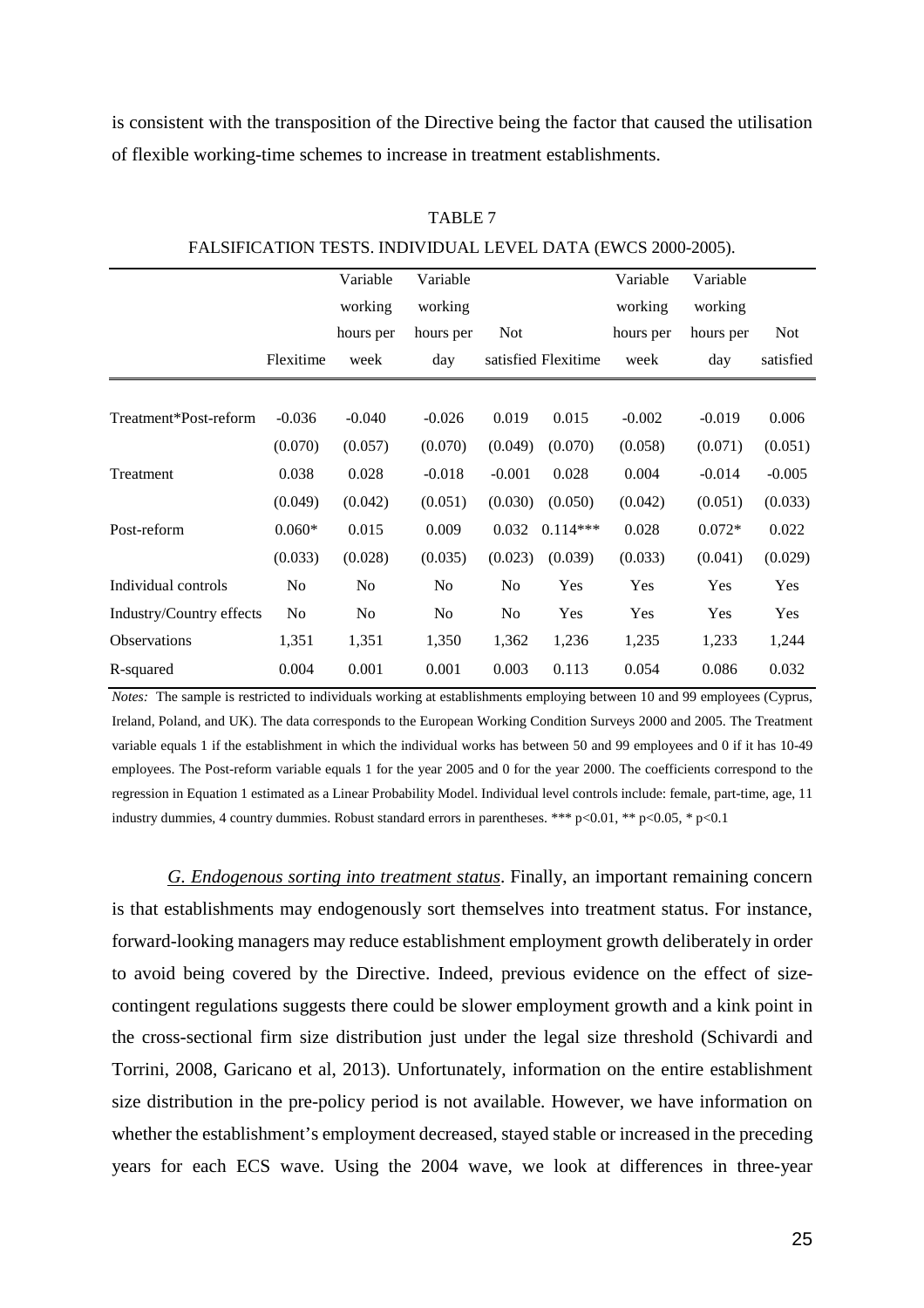employment changes between treatment and control establishments by estimating an ordered probit model. We find no significant differences between the two groups, suggesting that, at first glance, endogenous treatment status is not a concern in our setting.<sup>38</sup> Consistently, aggregate employment trends in establishments below and above the size threshold of 50 employees in the pre-policy period appear to be very similar in the four countries (see Figure A3 in Appendix).

### **VII. CONCLUSIONS**

Using repeated cross-section data on European establishments, this paper studied the effect of employee representation on the utilisation of flexible working time arrangements. We exploited the quasi-experimental variation in the presence of employee representation resulting from the implementation of a size-contingent EU Directive concerning employee information and consultation rights.

We documented that the Directive, as expected, exogenously boosted the presence of employee representation structures in eligible establishments. Then we showed that there was a sizeable increase in the utilisation of flexible working time schemes (working-time accounts) in treatment establishments in relation to the comparison group. We also reported a reduction in the incidence of low employee motivation as perceived by managers. Interestingly, the greater utilisation of flexible working-time schemes found for eligible establishments seems to be driven by establishments with a low proportion of skilled employees, a high proportion of female workers, and in which wages are not negotiated locally.

Our findings are not surprising once the incomplete contracting nature of flexible working time is taken into account. Employee representation may improve communication and information flows between the parties and protect workers against the potential opportunistic manipulation of flexible working time schedules, making the employer's intertemporal commitment implicit in such schemes more credible.

<sup>38</sup> Estimates available upon request.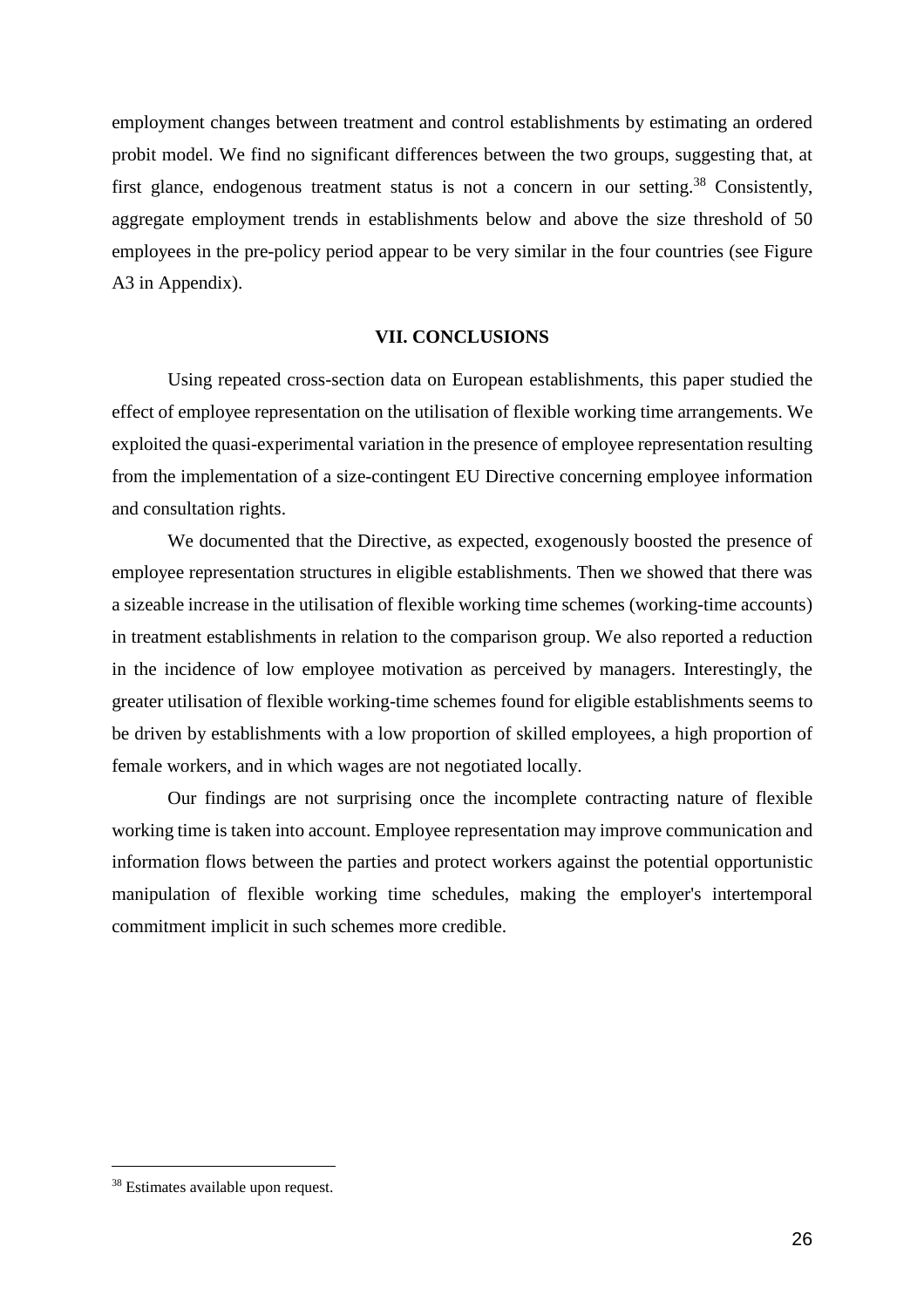### **REFERENCES**

- Adam, Duncan, John Purcell and Mark Hall, "Joint consultative committees under the Information and Consultation of Employees Regulations: A WERS analysis", ACAS Research Paper 04/14 (2014).
- Addison, John T., "Collective Bargaining Systems and Macroeconomic and Microeconomic Flexibility: The Quest for Appropriate Institutional Forms in Advanced Economies," IZA Discussion Papers 9587 (2016).
- \_\_\_\_\_, Claus Schnabel and Joachim Wagner, "The Course of Research into the Economic Consequences of German Works Councils," *British Journal of Industrial Relations*, vol. 42(2) (2004), 255-281.
- \_\_\_\_\_, Thorsten Schank, Claus Schnabel and Joachim Wagner, "Do Works Councils Inhibit Investment?" *Industrial and Labour Relations Review*, vol. 60(2) (2007), 187-203.
- \_\_\_\_\_and Paulino Texeira, "The Effect of Works Councils on Employment Change." *Industrial Relations*, vol 45: 1-24 (2006).
- \_\_\_\_\_, Paulino Teixeira and Thomas Zwick, "German Works Councils and the Anatomy of Wages," *Industrial and Labour Relations Review*, vol. 63(2) (2010), 247-270.
- Aghion Phillipe, Nicholas Bloom and John Van Reenen, "Incomplete Contracts and the Internal Organization of Firms," *Journal of Law, Economics and Organization*, vol. 30(suppl\_1) (2014), i37-i63.
- Aoki, Masahiko, "The Cooperative Game Theory of the Firm". Oxford University Press (1984).
- Aumayr, C., Demetriades, S., Foden, D., Scepanovic, V. and Wolf, F., "Employee Representative Structures at the Establishment Level", European Foundation for the Improvement of Living and Working Conditions (2011).
- Beckmann, Michael, "Working-time autonomy as a management practice", *IZA World of Labor*: 230 doi: 10.15185/izawol.230 (2016).
- Belloc, Filippo. "Employee Representation Legislations and Innovation," DEPS 719 (2015).
- Berg Peter, Ellen Ernst Kossek, Misra Kaumudi and Dale Belman, "Work-Life Flexibility Policies: Do Unions Affect Employee Access and Use?", *Industrial & Labor Relations Review,* Vol. 67 No. 1 (2014).
- Bertola, Giuseppe, Aurelijus Dabusinskas, Marco Hoeberichts, Mario Izquierdo, Claudia Kwapil, Jeremi Montornès and Daniel Radowski. "Price, wage and employment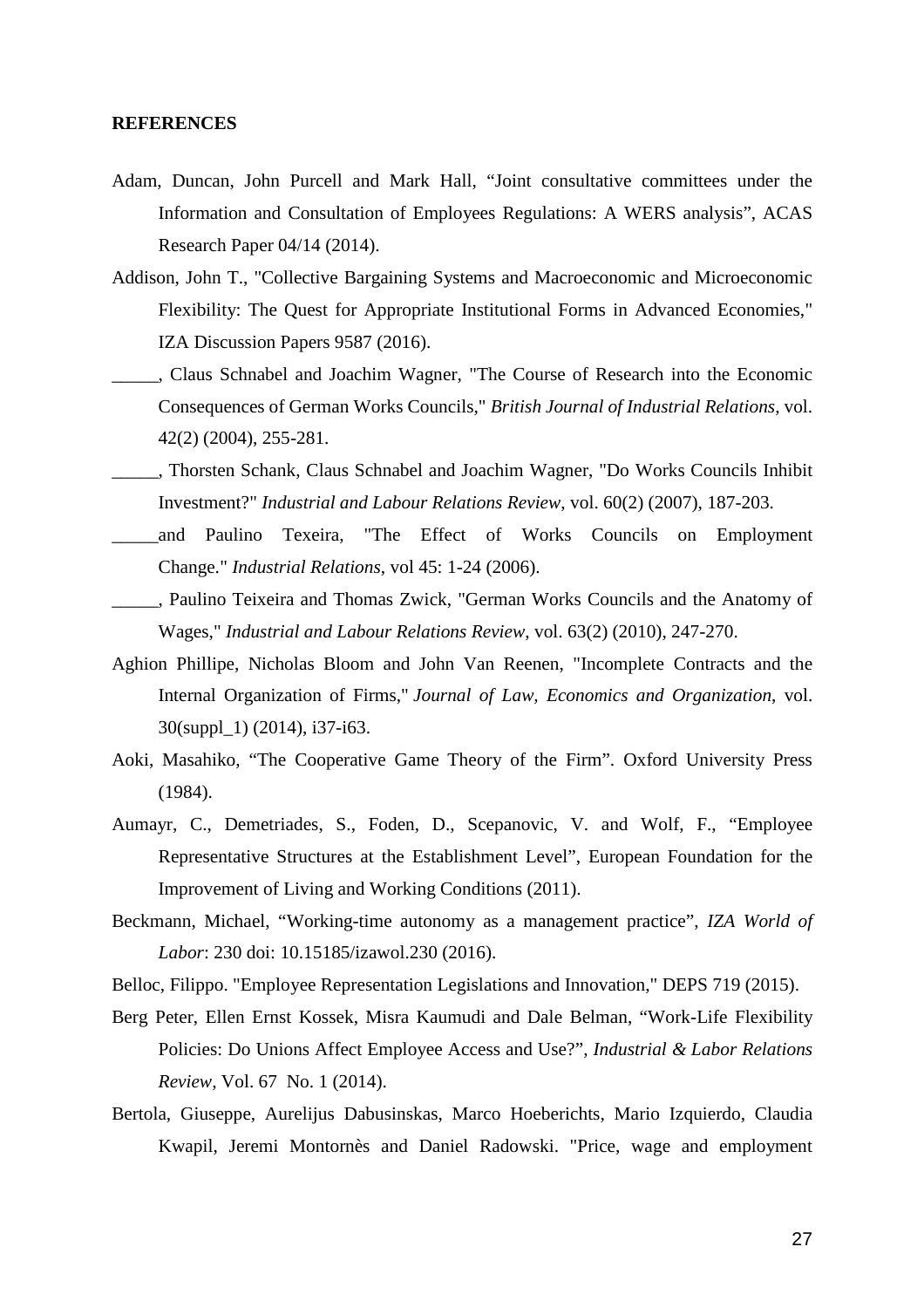response to shocks: evidence from the WDN survey," *Labour Economics*, vol. 19(5), 783-791 (2012).

- Bloom, Nick, Tobias Kretschmer and John Van Reenen, "Are family-friendly workplace practices a valuable firm resource?," *Strategic Management Journal*, vol. 32(4), 343-367 (2011).
- \_\_\_\_\_and John Van Reenen, "Human Resource Management and Productivity," Handbook of Labour Economics, Elsevier (2011).
- \_\_\_\_\_, James Liang, John Roberts and Zhichun Jenny Ying, 2015. "Does Working from Home Work? Evidence from a Chinese Experiment," *The Quarterly Journal of Economics*, vol. 130(1), 165-218 (2015).
- Blundell, Richard and Monica Costa Dias, "Evaluation methods for non-experimental data," *Fiscal Studies*, vol. 21(4), 427-468 (2000).
- Boeri, Tito, "Two-Tier Bargaining," IZA Discussion Papers 8358 (2014), Institute for the Study of Labour (IZA).
- Bolton Patrick and Mathias Dewatripont, "Authority in Organizations [The Handbook of Organizational Economics]," Introductory Chapters, Princeton University Press (2012).
- Bryson, Alex, John Forth and Anitha George, "Workplace Employee Representation in Europe". European Foundation for the Improvement of Living and Working Conditions (2011).
- Buchmueller, Thomas C., John DiNardo and Robert Valletta, "A Submerging Labor Market Institution? Unions and the Nonwage Aspects of Work," NBER Chapters, in: Emerging Labor Market Institutions for the Twenty-First Century, 231-264 National Bureau of Economic Research, Inc (2004).
- Burda Michael C. and Jennifer Hunt, "What Explains the German Labour Market Miracle in the Great Recession," *Brookings Papers on Economic Activity*, vol. 42, 273-335 (2011).
- Carley and Hall, "Impact of the information and consultation directive on industrial relations", European Foundation for the Improvement of Living and Working Conditions (2009).
- Chung, H. and Tijdens, K, "Working time flexibility components and working time regimes in Europe: using company-level data across 21 countries". International Journal of Human Resource Management 24:1418-1434 (2013).
- Devicienti, Francesco, Paolo Naticchioni and Andrea Ricci, "Temporary Employment, Demand Volatility and Unions: Firm-Level Evidence," IZA Discussion Papers 9410 (2015), Institute for the Study of Labour (IZA).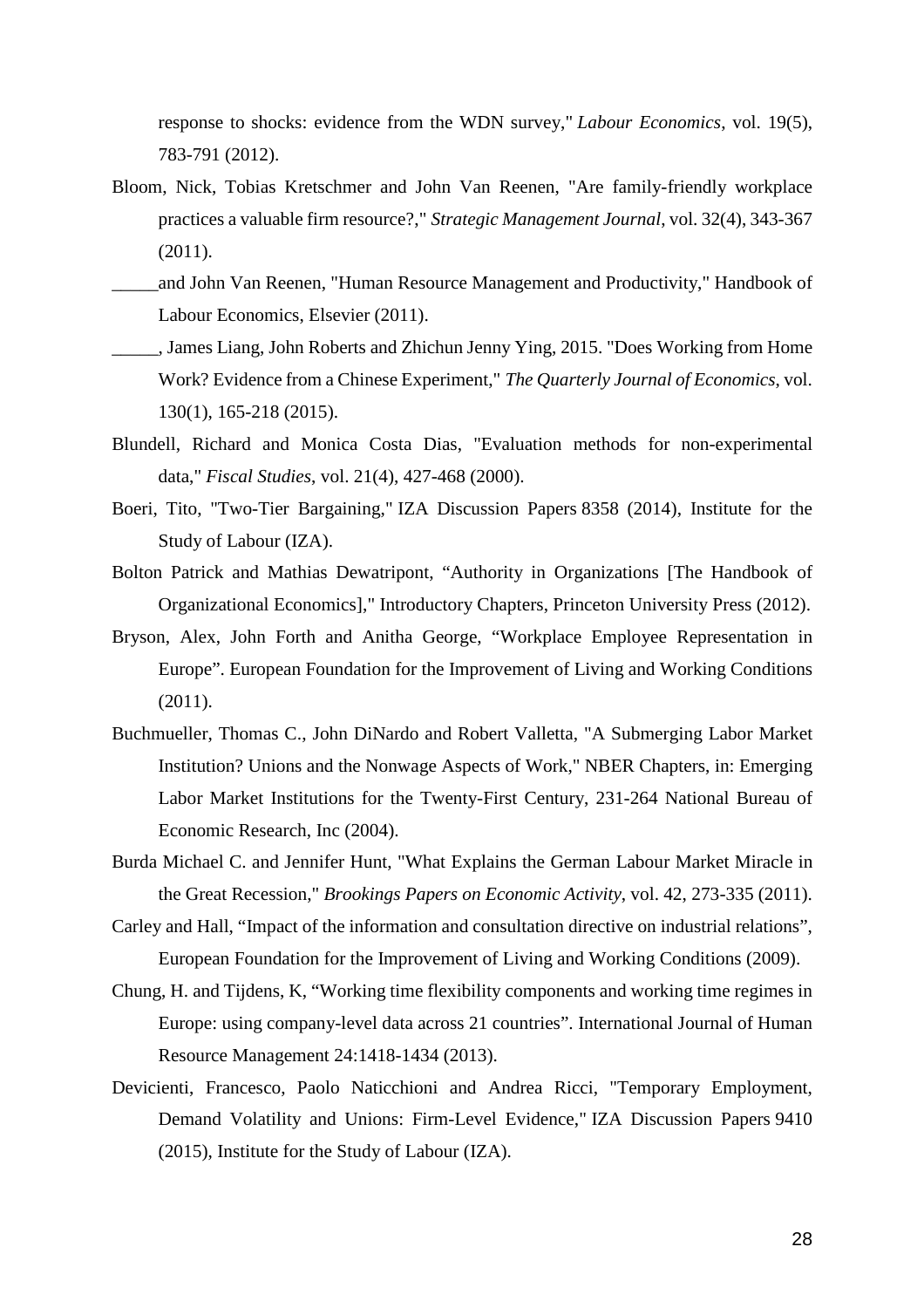- DiNardo, John and David S. Lee, "Economic impacts of new unionization on private sector employers: 1984–2001, *The Quarterly Journal of Economics*, vol 119 (4): 1383-1441 (2004).
- Farrell, Joseph, "Information and the Coase theorem", *The Journal of Economic Perspectives*, Vol. 1, No. 2, 113-129 (1987).
- Fabiani, Silvia, Ana Lamo, Julián Messina and Tairi Rõõm, "European firm adjustment during times of economic crisis," *IZA Journal of Labour Policy*, vol. 4(1), 1-28 (2015).
- FitzRoy, Felix and Kornelius Kraft, "Codetermination, efficiency and productivity", *British Journal of Industrial Relations*, Vol 43 (2), 233-247 (2005).
- Fleurbaey, Marc, "Workplace democracy as a public good", *Revue de Philosophie Economique* 9: 103-124 (2008).
- Freeman Richard and James Medoff, "What do unions do?", NY: Basic Books (1984).
- \_\_\_\_\_and Edward Lazear, "An economic analysis of works councils.", in Joel Rogers and Wolfgang Streeck (eds) Works Councils: Consultation, Representation, Cooperation. University of Chicago Press for NBER (1995).
- Garicano, Luis & Claire Lelarge, & John Van Reenen, "Firm Size Distortions and the Productivity Distribution: Evidence from France," IZA Discussion Papers 7241 (2013), Institute for the Study of Labour (IZA).
- Goldin, Claudia, "A Grand Gender Convergence: Its Last Chapter," *American Economic Review*, vol. 104(4), 1091-1119 (2014).
- \_\_\_\_\_and Lawrence F. Katz, "A Most Egalitarian Profession: Pharmacy and the Evolution of a Family Friendly Occupation", *Journal of Labor Economics*, vol 34:3, 705-74 (2016).
- Gorton, G., Schmid, F., "Capital, labour, and the firm: A study of German codetermination." *Journal of the European Economic Association*. 2 (5): 863–905 (2004).
- Gregorič, Aleksandra, Rapp M. S. and Sinani, E, "Sharing voice with employees in Scandinavia: employee directors and firm behavior during crisis", unpublished manuscript (2014).
- Hall, Mark, "How are employers and unions responding to the Information and Consultation of Employees Regulations?", Warwick Papers in Industrial Relations, 77 (2005).
- Hannan and Freeman, Structural inertia and organizational change, *American sociological review*, 149-164 (1984).
- Herzog-Stein and Zapf, "Navigating the Great Recession The Impact of Working-Time Accounts in Germany". *Industrial and Labour Relations Review,* vol. 67, 3891-925 (2014).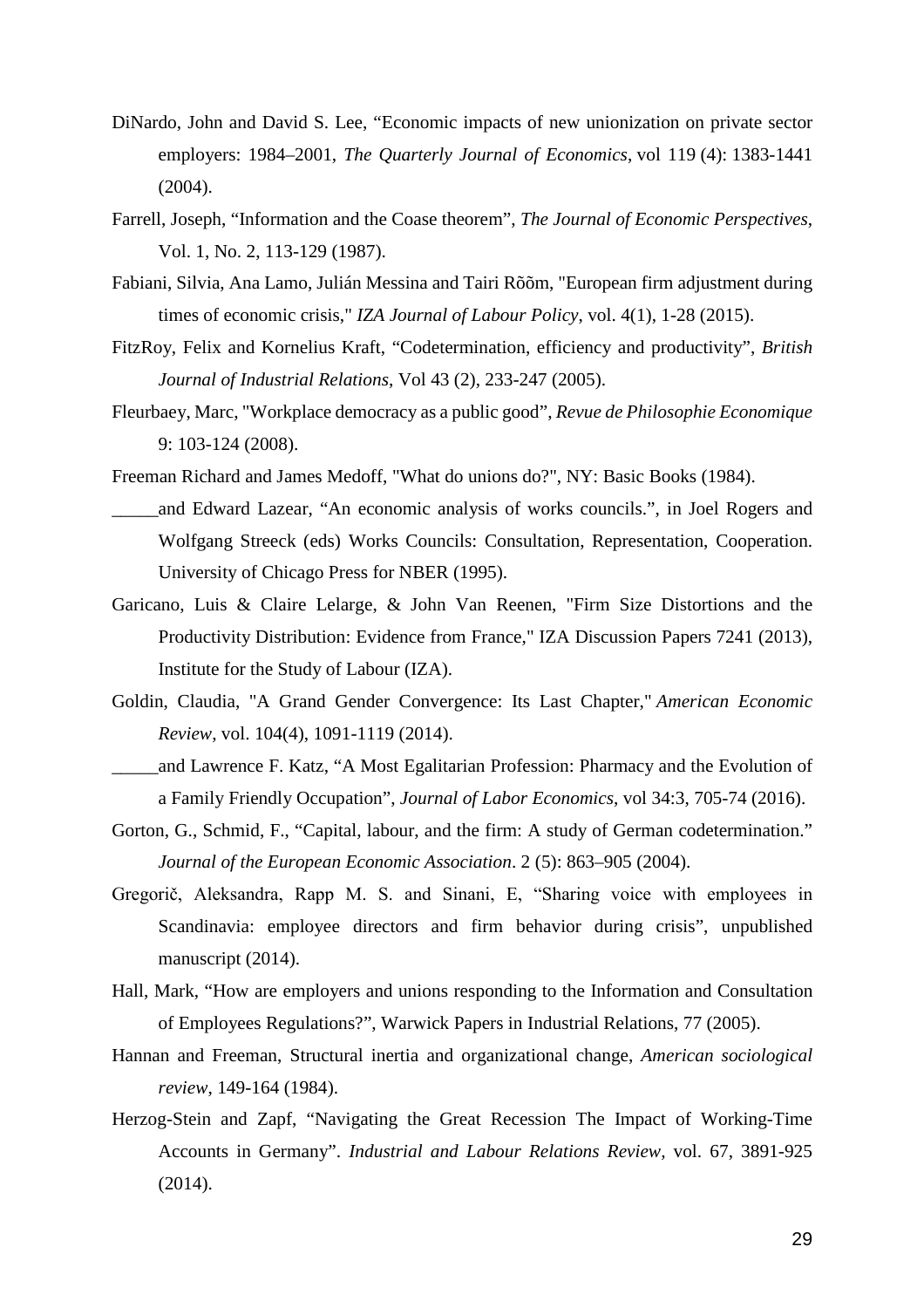- Heywood, John and Uwe Jirjahn, "Family-Friendly Practices and Worker Representation in Germany". *Industrial Relations: A Journal of Economy and Society*, vol 48, 121–145 (2009).
- Hogan, Chad, Enforcement of Implicit Employment Contracts through Unionization. *Journal of Labor Economics*, Vol. 19, No. 1, 177-195 (2001).
- Jacobsen, Joyce and Gilbert, Skillman, "Labor Markets and Employment Relationships: A Comprehensive Approach", Backwell Publishing (2004)
- Jirjahn, Uwe, "Works councils and employment growth in German establishments," *Cambridge Journal of Economics,* vol. 34(3), 475-500 (2010).
- Kraft, K., Stank, J. and Dewenter, R. , Co-determination and innovation. *Cambridge Journal of Economics*, 35(1): 145-172 (2011).
- Malcomson, James M. "Trade Unions and Economic Efficiency." *Economic Journal*, Vol 93, suppl: 51–65 (1983).
- McDonald, Ian M., and Solow, Robert M, "Wage Bargaining and Employment." *American Economic Review*, vol 71, 896–908 (1981).
- Pencavel, John, "The tradeoff between wages and employment in trade union objectives," *The Quarterly Journal of Economics,* vol. 99(2), 215-231 (1984).
- Riedmann, A., "Working time and work-life balance in european companies", European Foundation for the Improvement of Living and Working Conditions (2006).
- Rogers Joel and Wolfgang Streeck, "Works Councils: Consultation, Representation, Cooperation". University of Chicago Press for NBER (1995).
- Seifert, Hartmut, "Flexibility through working time accounts: reconciling economic efficiency and individual time requirements", No 130, WSI Discussion Papers from Hans-Böckler-Stiftung, Wirtschafts- und Sozialwissenschaftliches Institut (WSI) (2001).
- Schivardi, Fabiano and Roberto Torrini, "Identifying the effects of firing restrictions through size-contingent differences in regulation," *Labour Economics*, vol. 15(3), 482-511 (2008).
- Stigler, George, "Production and distribution in the short run", *Journal of Political Economy* Vol 47, 305–327 (1939).
- Van Gyes, G., "Employee representation at the workplace in the Member States", in European Commission (ed.) Industrial Relations in Europe, Office for Official Publications of the European Communities (2006).
- Volberda, H.W., "Towards the flexible form: How to remain vital in hypercompetitive environments". *Organization Science*, 7 (4), 359-387 (1996).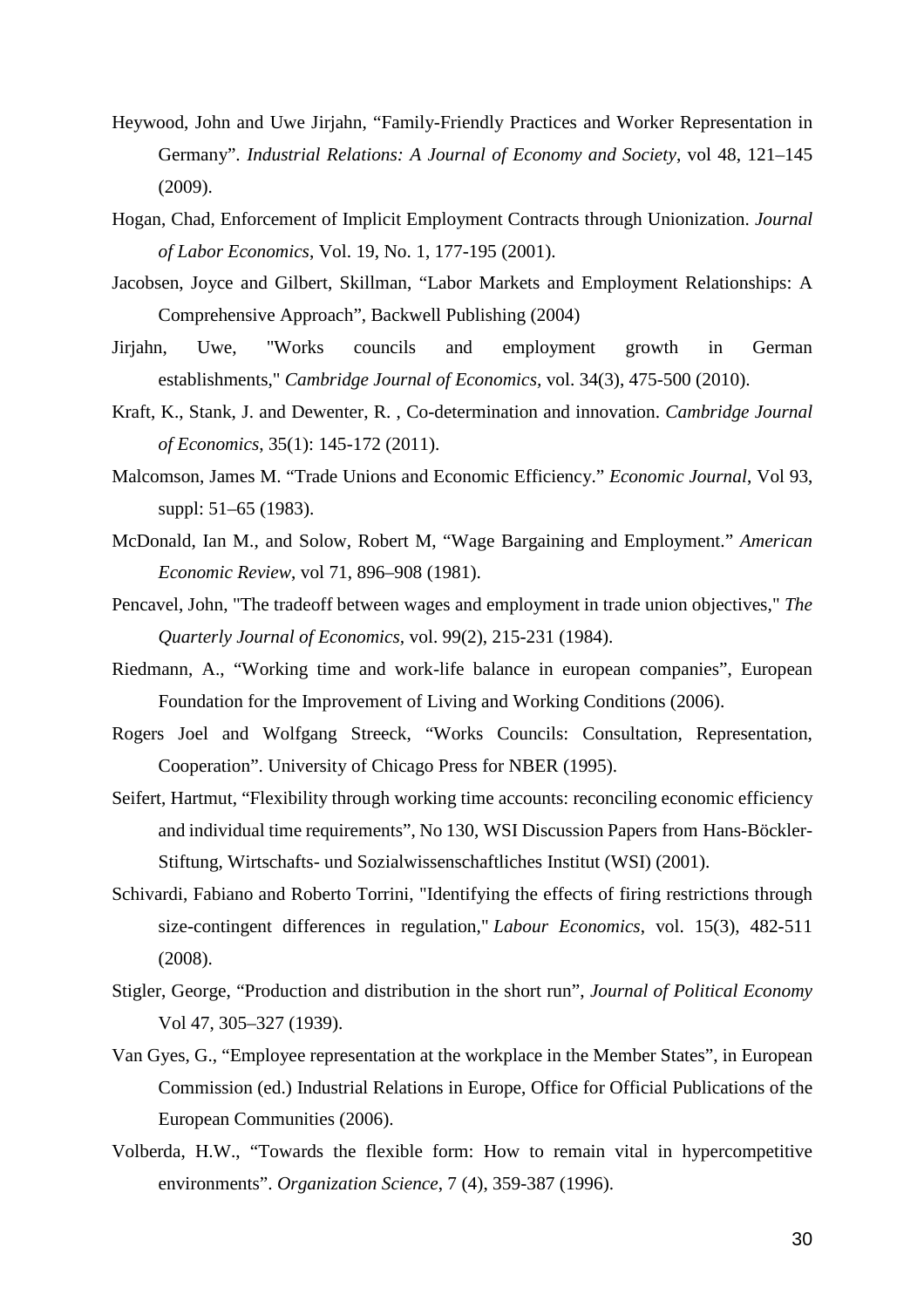### **APPENDIX**

| DESCRIPTIVE STATISTICS. ECS 2009-2013. |       |       |  |  |  |  |  |
|----------------------------------------|-------|-------|--|--|--|--|--|
|                                        | Mean  | Sd    |  |  |  |  |  |
| Employee representation                | 0.288 | 0.453 |  |  |  |  |  |
| Flexitime                              | 0.568 | 0.495 |  |  |  |  |  |
| Working-time accounts                  | 0.289 | 0.453 |  |  |  |  |  |
| Decreased employment 2010-2013         | 0.236 | 0.425 |  |  |  |  |  |
| Absenteeism                            | 0.135 | 0.342 |  |  |  |  |  |
| Staff motivation problems              | 0.150 | 0.357 |  |  |  |  |  |
| Very good econ. situation              | 0.546 | 0.498 |  |  |  |  |  |
| Multi-plant                            | 0.311 | 0.463 |  |  |  |  |  |
| 10-49 employees                        | 0.843 | 0.364 |  |  |  |  |  |
| 50-249 employees                       | 0.137 | 0.343 |  |  |  |  |  |
| >249 employees                         | 0.021 | 0.142 |  |  |  |  |  |
| Manufacturing                          | 0.234 | 0.423 |  |  |  |  |  |
| Construction                           | 0.093 | 0.291 |  |  |  |  |  |
| Commerce & Hospitality                 | 0.274 | 0.446 |  |  |  |  |  |
| Transport                              | 0.052 | 0.222 |  |  |  |  |  |
| Financial services                     | 0.170 | 0.376 |  |  |  |  |  |
| <b>Services</b>                        | 0.177 | 0.381 |  |  |  |  |  |
| Female workers                         | 4.045 | 1.540 |  |  |  |  |  |
| Skilled                                | 2.976 | 1.798 |  |  |  |  |  |
| Part-time                              | 2.649 | 1.680 |  |  |  |  |  |

## TABLE A1

DESCRIPTIVE STATISTICS. ECS 2000-2013

*Notes:* Pooled data from the European Company Survey 2009, 2013. Sample restricted to private-sector establishments in EU21 countries. E21 includes the former 15 "old" member states (Austria, Belgium, Denmark, Finland, France, Germany, Greece, Ireland, Italy, Luxembourg, Netherlands, Portugal, Spain, Sweden, United Kingdom) plus six of the 10 new Member States which joined the European Union in 2004 (Czech Republic, Cyprus, Latvia, Hungary, Poland and Slovenia)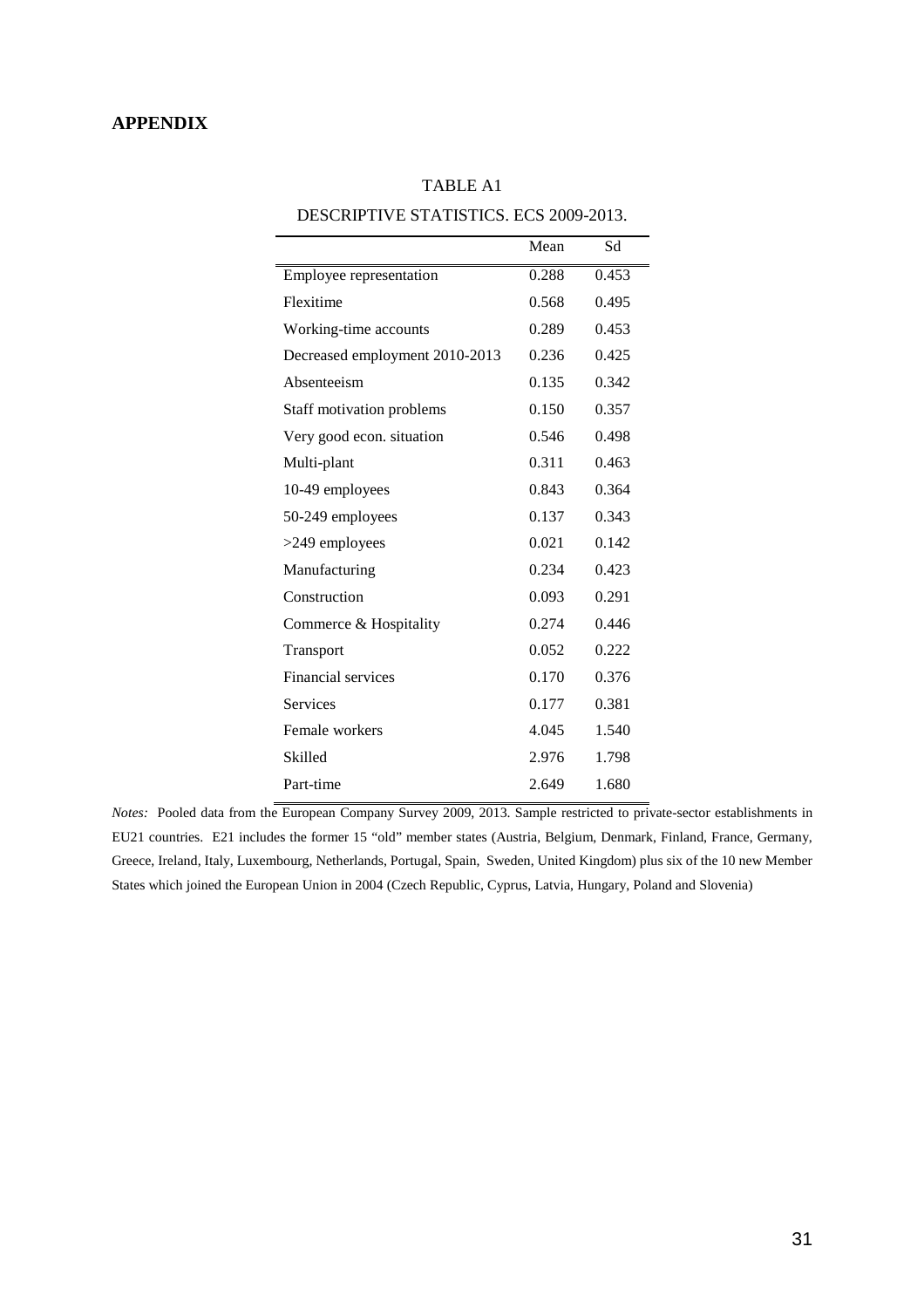|                                    | Control group |      |             | Treatment group |            |                     |             |                     |              |
|------------------------------------|---------------|------|-------------|-----------------|------------|---------------------|-------------|---------------------|--------------|
|                                    | Pre-reform    |      | Post-reform |                 | Pre-reform |                     | Post-reform |                     |              |
|                                    | Mean          | Sd   | mean        | Sd              | mean       | $\operatorname{sd}$ | mean        | $\operatorname{Sd}$ | Dif in Dif   |
|                                    |               |      |             |                 |            |                     |             |                     |              |
| Employee representative            | 0.11          | 0.31 | 0.20        | 0.40            | 0.23       | 0.42                | 0.39        | 0.49                | $0.0763***$  |
| Flexitime                          | 0.49          | 0.50 | 0.56        | 0.50            | 0.47       | 0.50                | 0.56        | 0.50                | 0.0198       |
| Working-time accounts              | 0.20          | 0.40 | 0.41        | 0.49            | 0.16       | 0.37                | 0.44        | 0.50                | $0.0555**$   |
| Absenteeism                        | 0.11          | 0.31 | 0.08        | 0.27            | 0.17       | 0.38                | 0.11        | 0.31                | $-0.0325*$   |
| Motivation                         | 0.11          | 0.31 | 0.16        | 0.36            | 0.17       | 0.38                | 0.17        | 0.38                | $-0.0472**$  |
| Multi-plant                        | 0.20          | 0.40 | 0.25        | 0.44            | 0.35       | 0.48                | 0.36        | 0.48                | $-0.0440*$   |
| Good economic situation            | 0.22          | 0.41 | 0.16        | 0.37            | 0.29       | 0.46                | 0.15        | 0.35                | $-0.0944***$ |
| Ireland                            | 0.16          | 0.37 | 0.14        | 0.34            | 0.17       | 0.38                | 0.15        | 0.36                | 0.0005       |
| Cyprus                             | 0.17          | 0.37 | 0.17        | 0.38            | 0.15       | 0.35                | 0.14        | 0.35                | $-0.0097$    |
| Poland                             | 0.21          | 0.41 | 0.28        | 0.45            | 0.19       | 0.39                | 0.26        | 0.44                | 0.0032       |
| UK                                 | 0.46          | 0.50 | 0.41        | 0.49            | 0.49       | 0.50                | 0.45        | 0.50                | 0.006        |
| Manufacturing                      | 0.37          | 0.48 | 0.24        | 0.43            | 0.39       | 0.49                | 0.29        | 0.45                | $0.0297*$    |
| Construction                       | 0.13          | 0.34 | 0.11        | 0.32            | 0.12       | 0.33                | 0.10        | 0.30                | $-0.0005$    |
| Commerce and hospitality           | 0.28          | 0.45 | 0.33        | 0.47            | 0.23       | 0.42                | 0.27        | 0.44                | $-0.0237*$   |
| Transport and communication        | 0.02          | 0.15 | 0.05        | 0.22            | 0.02       | 0.15                | 0.06        | 0.24                | $0.0090*$    |
| Financial services and real estate | 0.10          | 0.30 | 0.16        | 0.37            | 0.12       | 0.33                | 0.20        | 0.40                | 0.0116       |
| Other services                     | 0.09          | 0.29 | 0.10        | 0.30            | 0.11       | 0.31                | 0.08        | 0.28                | $-0.0260*$   |
| Female                             | 2.49          | 1.48 | 2.36        | 1.46            | 2.59       | 1.42                | 2.60        | 1.38                | $0.1628**$   |
| Skilled                            | 2.72          | 1.67 | 2.02        | 1.48            | 2.63       | 1.61                | 2.16        | 1.51                | $0.2228**$   |
| Part-time                          | 1.41          | 0.96 | 1.41        | 0.95            | 1.39       | 0.92                | 1.39        | 0.92                | 0.0056       |
| Num. of establishments             | 1411          | $-1$ | 3503        | $-1$            | 367        | $-1$                | 1049        | $\sim$ , $\sim$     |              |

## TABLE A2 DESCRIPTIVE STATISTICS (CYPRUS, IRELAND, POLAND, UK)

*Notes:* The sample is restricted to establishments employing between 10 and 99 employees (Cyprus, Ireland, Poland and the UK). The data corresponds to the European Company Survey 2004, 2009, 2013. The Treatment variable equals 1 if the establishment has between 50 and 99 employees and 0 otherwise. The Post-reform variable equals 1 for years 2009 and 2013 and 0 otherwise.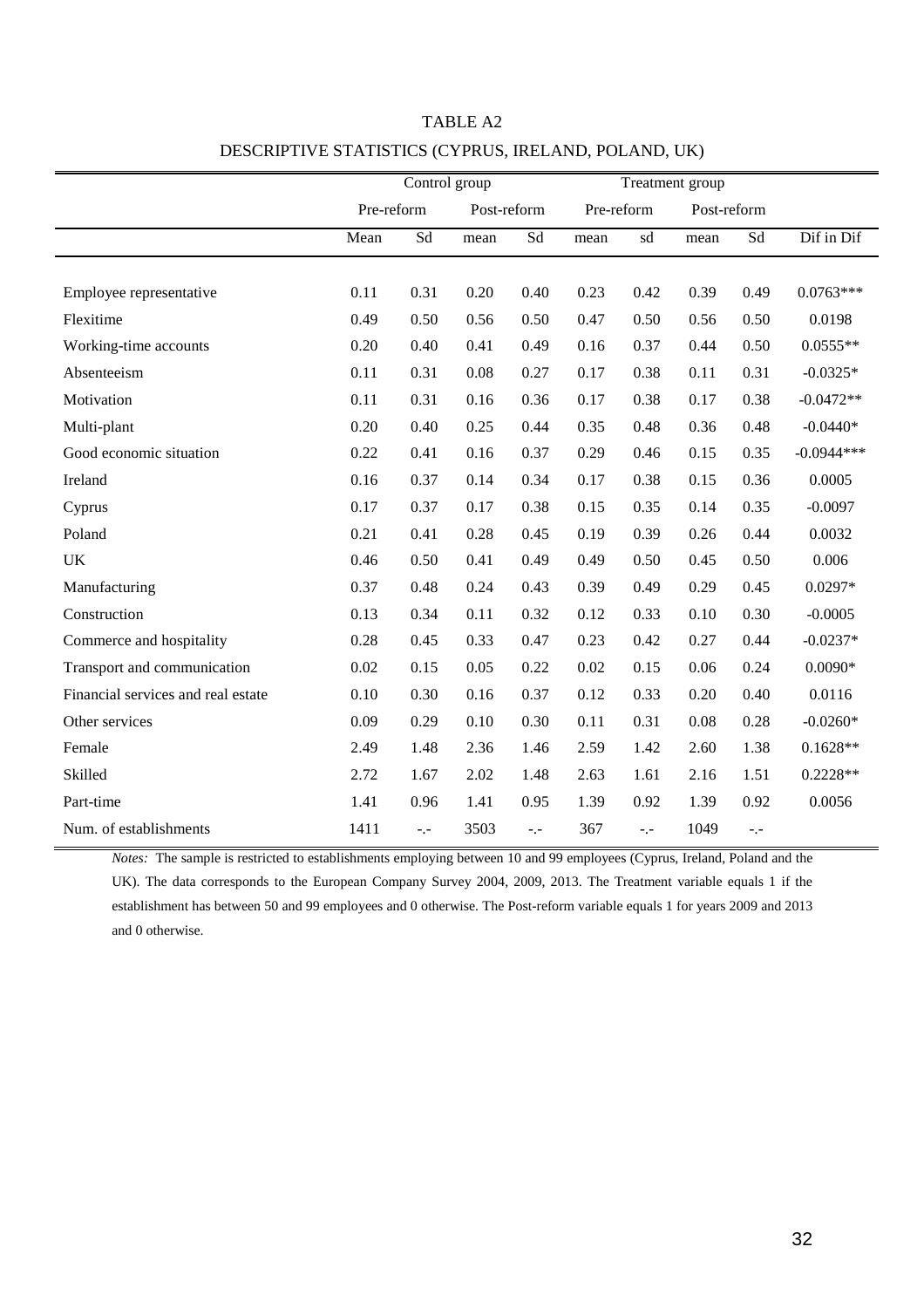

FIGURE A1 SHARE OF ESTABLISHMENTS HAVING AN EMPLOYEE REPRESENTATION STRUCTURE BY ESTABLISHMENT SIZE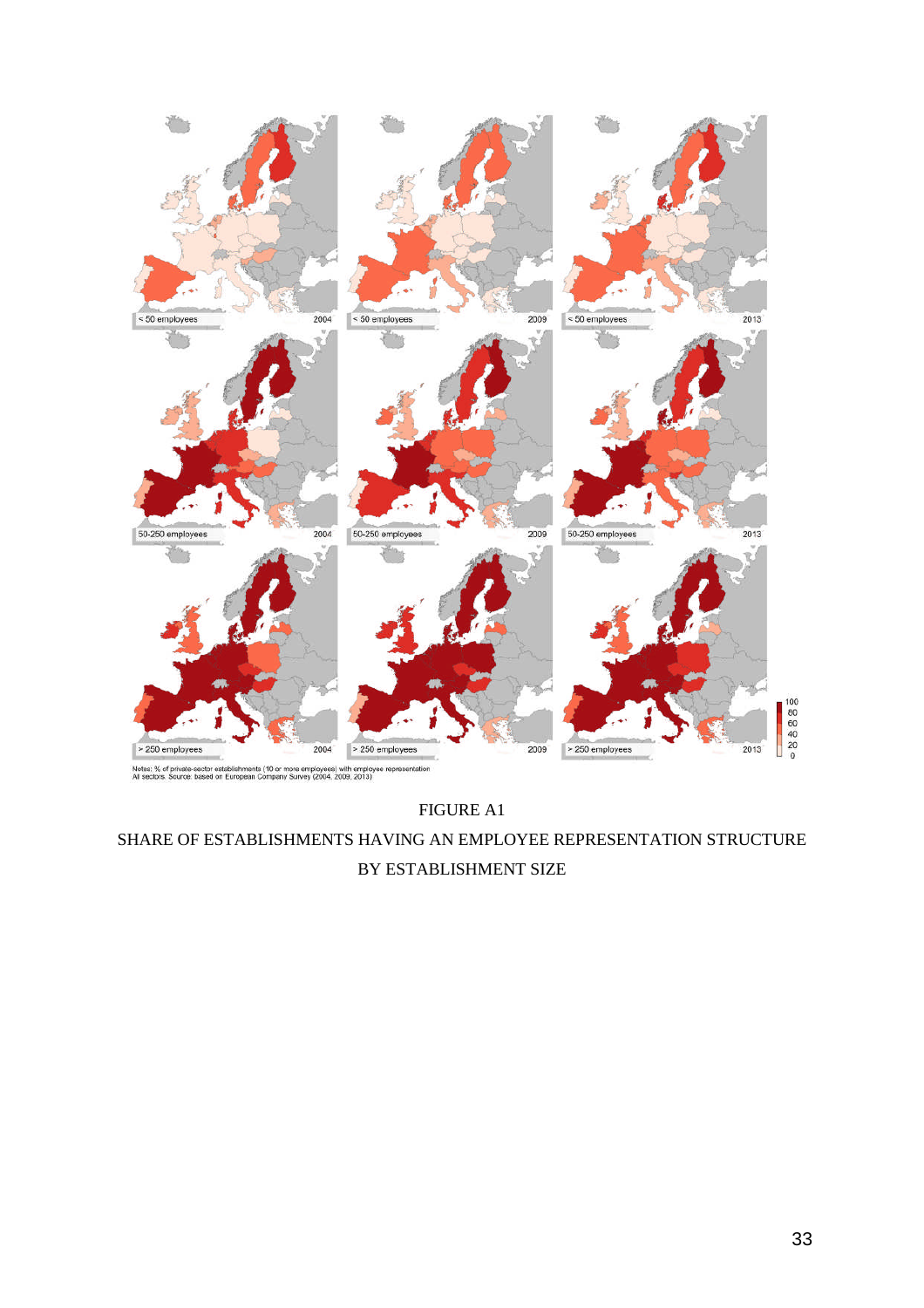

FIGURE A2 SHARE OF ESTABLISHMENTS HAVING AN EMPLOYEE REPRESENTATION STRUCTURE BY INDUSTRY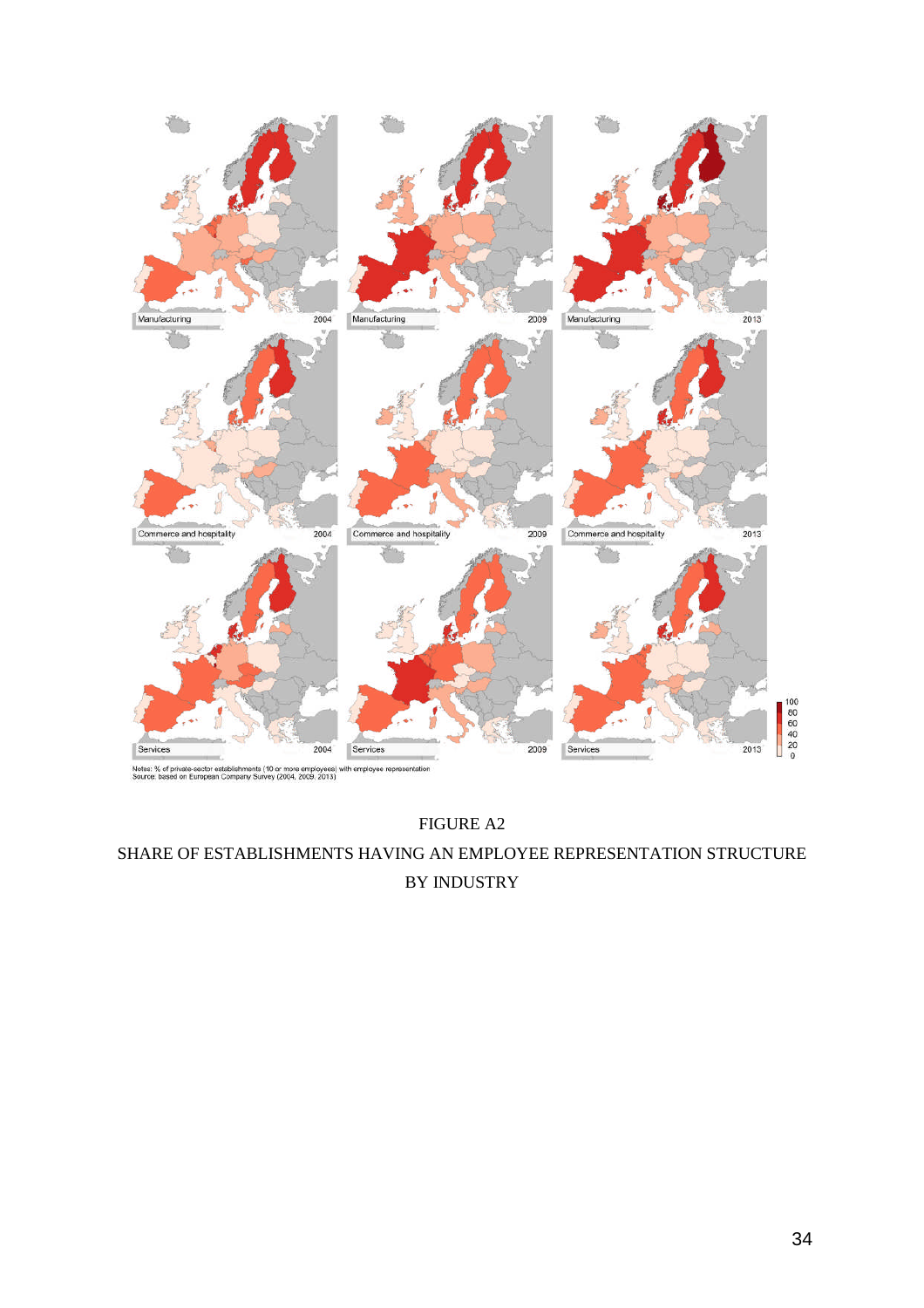

Panel A: Cyprus



Panel B: Ireland